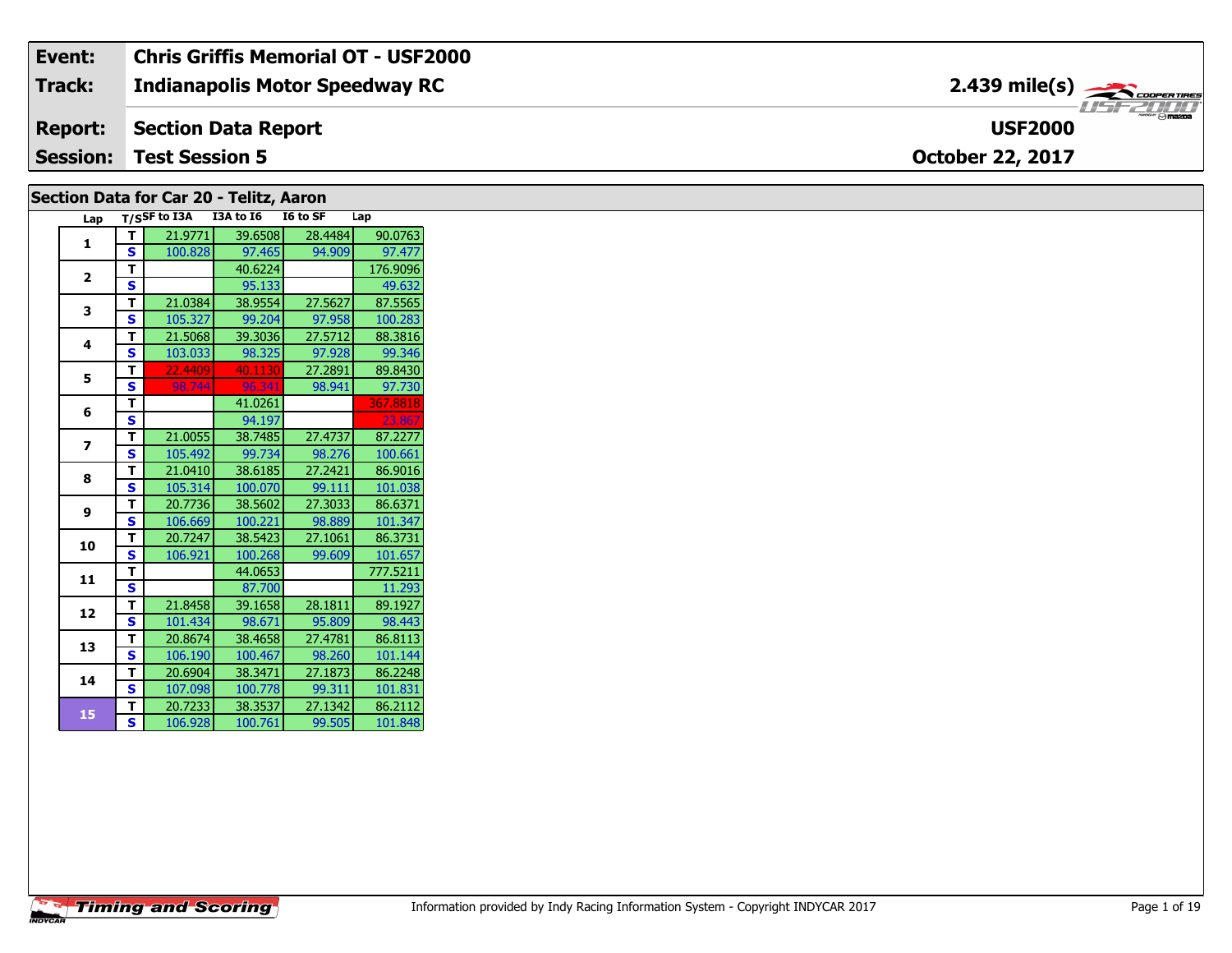### Event: **Chris Griffis Memorial OT - USF2000** 2.439 mile(s) **Track: Indianapolis Motor Speedway RC Report: Section Data Report USF2000 Session:** Test Session 5 October 22, 2017

# Section Data for Car 21 - McElrea, Hunter (R)

| Lap                     |                         | T/S5F to I3A | <b>I3A to 16</b> | I6 to SF | Lap      |
|-------------------------|-------------------------|--------------|------------------|----------|----------|
| 1                       | т                       |              | 39.9290          |          | 128.0110 |
|                         | Ś                       |              | 96.785           |          | 68.591   |
|                         | T                       | 21.2224      | 39.0329          | 27.6234  | 87.8787  |
| $\overline{\mathbf{2}}$ | S                       | 104.414      | 99.007           | 97.743   | 99.915   |
| 3                       | T                       | 21.0141      | 38.8188          | 27.4153  | 87.2482  |
|                         | S                       | 105.449      | 99.553           | 98.485   | 100.637  |
| 4                       | T                       | 21.0035      | 38.6775          | 27.1919  | 86.8729  |
|                         | S                       | 105.502      | 99.917           | 99.294   | 101.072  |
| 5                       | T                       | 21.0788      | 38.7181          | 27.1670  | 86.9639  |
|                         | S                       | 105.125      | 99.812           | 99.385   | 100.966  |
| 6                       | т                       |              | 38.9904          |          | 427.5110 |
|                         | S                       |              | 99.115           |          | 20.538   |
| 7                       | т                       | 20.8504      | 38.5919          | 27.3602  | 86.8025  |
|                         | S                       | 106.277      | 100.139          | 98.683   | 101.154  |
| 8                       | T                       | 20.7894      | 38.5101          | 27.2519  | 86.5514  |
|                         | S                       | 106.588      | 100.351          | 99.076   | 101.447  |
| 9                       | T                       | 20.7275      | 38.2195          | 27.0795  | 86.0265  |
|                         | S                       | 106.907      | 101.114          | 99.706   | 102.066  |
| 10                      | т                       | 20.7937      | 38.5707          | 27.1079  | 86.4723  |
|                         | S                       | 106.566      | 100.194          | 99.602   | 101.540  |
| 11                      | т                       |              | 41.8469          |          | 202.3050 |
|                         | S                       |              | 92.350           |          | 43.402   |
| 12                      | Т                       | 21.0470      | 38.5377          | 27.4414  | 87.0261  |
|                         | $\overline{\mathbf{s}}$ | 105.284      | 100.280          | 98.391   | 100.894  |
| 13                      | т                       | 20.7302      | 38.2521          | 27.1224  | 86.1047  |
|                         | S                       | 106.893      | 101.028          | 99.549   | 101.974  |
| 14                      | т                       |              | 39.0258          |          | 400.3850 |
|                         | S                       |              | 99.025           |          | 21.930   |
| 15                      | т                       | 20.7852      | 38.3315          | 27.2321  | 86.3488  |
|                         | S                       | 106.610      | 100.819          | 99.148   | 101.685  |
| 16                      | т                       | 20.6293      | 38.2121          | 27.0727  | 85.9141  |
|                         | S                       | 107.416      | 101.134          | 99.731   | 102.200  |
| 17                      | T                       | 22.1377      | 38.1824          | 27.1076  | 87.4277  |
|                         | S                       | 100.097      | 101.213          | 99.603   | 100.430  |
| 18                      | Т                       | 20.6020      | 38.0448          | 27.0553  | 85.7021  |
|                         | $\overline{\mathbf{s}}$ | 107.558      | 101.579          | 99.796   | 102.453  |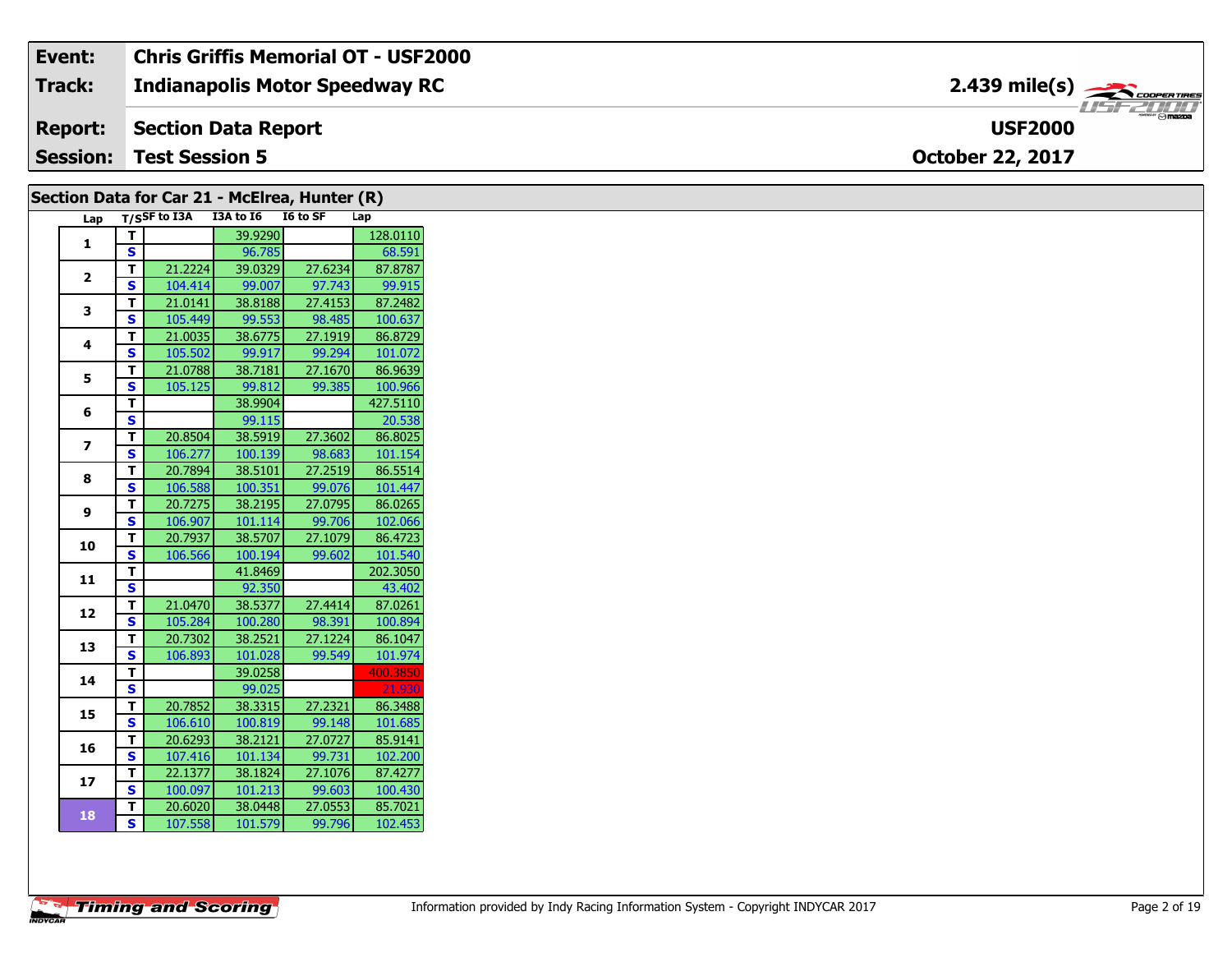| Event: | <b>Chris Griffis Memorial OT - USF2000</b> |                                                           |
|--------|--------------------------------------------|-----------------------------------------------------------|
| Track: | Indianapolis Motor Speedway RC             | $2.439$ mile(s) $\overbrace{\hspace{2.5cm}}$ coorer TIRES |
|        | <b>Report:</b> Section Data Report         | <b><i>POWERE PO mazna</i></b><br><b>USF2000</b>           |
|        | <b>Session: Test Session 5</b>             | <b>October 22, 2017</b>                                   |

|                         |                         |                  | Section Data for Car 22 - Gutierrez, Andres (R) |          |          |
|-------------------------|-------------------------|------------------|-------------------------------------------------|----------|----------|
|                         |                         | Lap T/SSF to I3A | I3A to I6                                       | I6 to SF | Lap      |
| 1                       | T.                      |                  | 41.3442                                         |          | 129.9984 |
|                         | S                       |                  | 93.472                                          |          | 67.542   |
| $\mathbf{2}$            | T.                      | 21.0712          | 38.6449                                         | 27.6157  | 87.3318  |
|                         | S.                      | 105.163          | 100.001                                         | 97.770   | 100.541  |
| 3                       | T.                      | 20.8864          | 38.4617                                         | 27.2970  | 86.6451  |
|                         | S.                      | 106.093          | 100.478                                         | 98.912   | 101.338  |
| 4                       | T.                      | 20.7023          | 38.2481                                         | 27.2292  | 86.1796  |
|                         | S                       | 107.037          | 101.039                                         | 99.158   | 101.885  |
| 5                       | T.                      | 21.4858          | 39.2407                                         | 27.1449  | 87.8714  |
|                         | S.                      | 103.134          | 98.483                                          | 99.466   | 99.923   |
| 6                       | T.                      |                  | 40.0501                                         |          | 427.5550 |
|                         | S                       |                  | 96.493                                          |          | 20.536   |
| $\overline{\mathbf{z}}$ | T.                      | 20.7700          | 38.3268                                         | 27.2046  | 86.3014  |
|                         | S.                      | 106.688          | 100.831                                         | 99.248   | 101.741  |
| 8                       | Τ.                      | 21.1749          | 38.4298                                         | 27.0756  | 86.6803  |
|                         | S.                      | 104.648          | 100.561                                         | 99.721   | 101.296  |
| 9                       | T.                      | 20.6407          | 38.0748                                         | 27.0776  | 85.7931  |
|                         | S                       | 107.356          | 101.499                                         | 99.713   | 102.344  |
| 10                      | T.                      |                  | 41.1058                                         |          | 203.0492 |
|                         | S.                      |                  | 94.015                                          |          | 43.243   |
| 11                      | T.                      | 20.9166          | 38.3577                                         | 27.5197  | 86.7940  |
|                         | S.                      | 105.940          | 100.750                                         | 98.112   | 101.164  |
| 12                      | T.                      | 20.6215          | 37.9820                                         | 27.0507  | 85.6542  |
|                         | S.                      | 107.456          | 101.747                                         | 99.813   | 102.510  |
| 13                      | T.                      | 20.5019          | 38.6151                                         | 26.9220  | 86.0390  |
|                         | S                       | 108.083          | 100.079                                         | 100.290  | 102.051  |
| 14                      | T.                      |                  | 38.6714                                         |          | 399.2989 |
|                         | $\overline{\mathbf{s}}$ |                  | 99.933                                          |          | 21.990   |
| 15                      | T.                      | 20.7409          | 38.2311                                         | 27.0937  | 86.0657  |
|                         | S.                      | 106.838          | 101.084                                         | 99.654   | 102.020  |
| 16                      | T.                      | 20.5498          | 38.2806                                         | 27.0514  | 85.8818  |
|                         | S                       | 107.831          | 100.953                                         | 99.810   | 102.238  |
| 17                      | T.                      | 53.1063          | 48.4899                                         | 27.1192  | 128.7154 |
|                         | $\overline{\mathbf{s}}$ | 41.726           | 79.698                                          | 99.560   | 68.216   |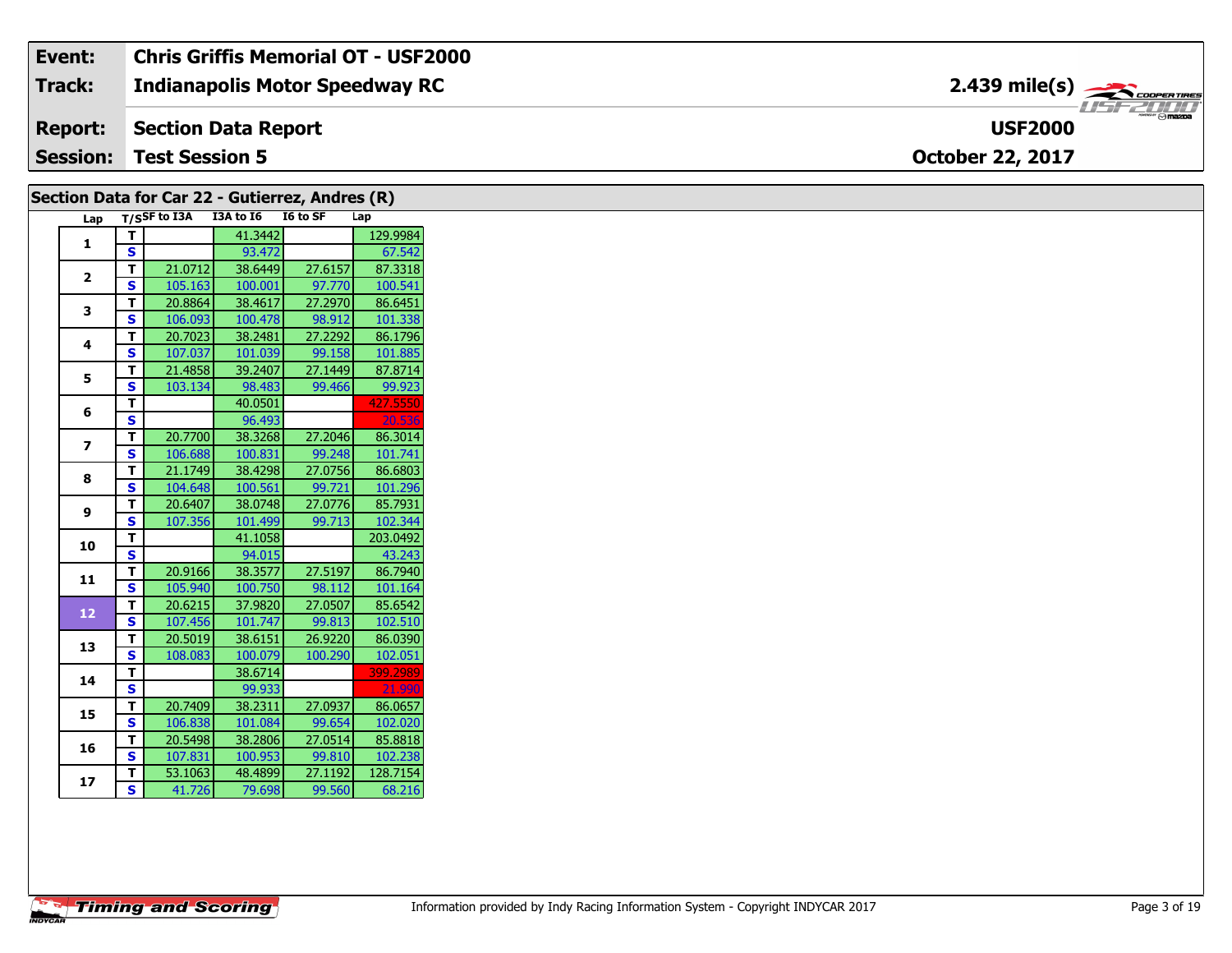| Event:          | <b>Chris Griffis Memorial OT - USF2000</b> |                                            |
|-----------------|--------------------------------------------|--------------------------------------------|
| <b>Track:</b>   | Indianapolis Motor Speedway RC             |                                            |
| <b>Report:</b>  | Section Data Report                        | $\overline{\phantom{m}}$<br><b>USF2000</b> |
| <b>Session:</b> | <b>Test Session 5</b>                      | <b>October 22, 2017</b>                    |

### Section Data for Car 23 - Kohl, Lucas

| Lap                     | $T/S$ SF to I3A         |         | I3A to I6 | I6 to SF | Lap      |
|-------------------------|-------------------------|---------|-----------|----------|----------|
| 1                       | т                       | 21.5823 | 40.0193   | 28.2871  | 89.8887  |
|                         | S                       | 102.673 | 96.567    | 95.450   | 97.681   |
|                         | T                       | 21.0996 | 39.0202   | 27.5815  | 87.7013  |
| $\overline{2}$          | $\overline{\mathbf{s}}$ | 105.021 | 99.040    | 97.892   | 100.117  |
| 3                       | T                       | 20.7633 | 39.0987   | 27.4078  | 87.2698  |
|                         | S                       | 106.722 | 98.841    | 98.512   | 100.612  |
| 4                       | т                       | 20.7929 | 38.8450   | 27.3792  | 87.0171  |
|                         | S                       | 106.570 | 99.486    | 98.615   | 100.904  |
| 5                       | т                       | 21.9074 | 39.5190   | 27.3062  | 88.7326  |
|                         | S                       | 101.149 | 97.790    | 98.879   | 98.953   |
|                         | т                       | 21.7318 | 40.8143   | 27.2408  | 89.7869  |
| 6                       | Ś                       | 101.966 | 94.686    | 99.116   | 97.792   |
|                         | T                       |         | 41.4182   |          | 377.0480 |
| $\overline{\mathbf{z}}$ | S                       |         | 93.305    |          | 23.287   |
|                         | T                       | 21.4059 | 39.7237   | 27.6972  | 88.8268  |
| 8                       | S                       | 103.519 | 97.286    | 97.483   | 98.849   |
|                         | T                       | 28.9866 | 42.5683   | 28.4200  | 99.9749  |
| 9                       | S                       | 76.446  | 90.785    | 95.004   | 87.826   |
|                         | т                       |         | 39.2591   |          | 119.1157 |
| 10                      | S                       |         | 98.437    |          | 73.713   |
|                         | T.                      | 20.7804 | 38.6447   | 27.2480  | 86.6731  |
| 11                      | S                       | 106.635 | 100.002   | 99.090   | 101.305  |
|                         | т                       | 20.7311 | 38.7447   | 27.1975  | 86.6733  |
| 12                      | $\overline{\mathbf{s}}$ | 106.888 | 99.744    | 99.274   | 101.305  |
| 13                      | T                       | 20.7421 | 38.3888   | 27.4070  | 86.5379  |
|                         | $\overline{\mathbf{s}}$ | 106.831 | 100.669   | 98.515   | 101.463  |
| 14                      | T                       | 20.6736 | 38.3849   | 27.1282  | 86.1867  |
|                         | $\overline{\mathbf{s}}$ | 107.185 | 100.679   | 99.527   | 101.877  |
| 15                      | T                       | 21.5128 | 43.7168   | 27.1582  | 92.3878  |
|                         | S                       | 103.004 | 88.400    | 99.417   | 95.039   |
| 16                      | т                       |         | 38.9303   |          | 371.0062 |
|                         | S                       |         | 99.268    |          | 23.666   |
| 17                      | T.                      | 20.6122 | 38.4676   | 27.2326  | 86.3124  |
|                         | S                       | 107.505 | 100.462   | 99.146   | 101.728  |
| 18                      | T                       | 20.6174 | 38.4709   | 27.2957  | 86.3840  |
|                         | S                       | 107.478 | 100.454   | 98.917   | 101.644  |
|                         | T                       | 20.8339 | 38.3554   | 27.2714  | 86.4607  |
| 19                      | Š                       | 106.361 | 100.756   | 99.005   | 101.554  |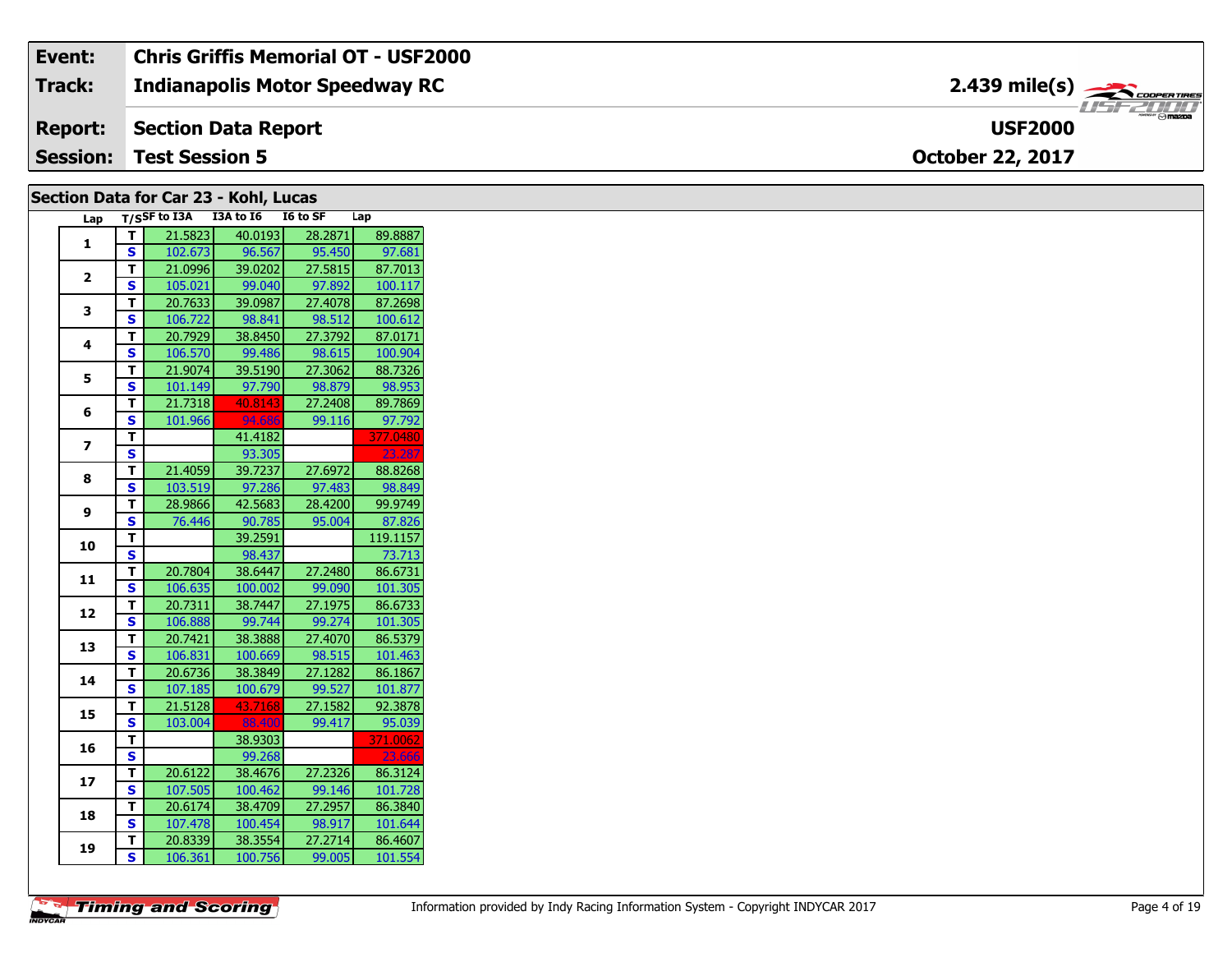| Event:                                | <b>Chris Griffis Memorial OT - USF2000</b> |                                                              |  |  |  |  |
|---------------------------------------|--------------------------------------------|--------------------------------------------------------------|--|--|--|--|
| Track:                                | <b>Indianapolis Motor Speedway RC</b>      |                                                              |  |  |  |  |
| <b>Report:</b>                        | Section Data Report                        | $\bm{H} = \bm{H} \bm{H} / \bm{H} / \bm{H}$<br><b>USF2000</b> |  |  |  |  |
|                                       | <b>Session: Test Session 5</b>             | <b>October 22, 2017</b>                                      |  |  |  |  |
| Section Data for Car 23 - Kohl, Lucas |                                            |                                                              |  |  |  |  |

**Lap T/SSF to I3A I3A to I6 I6 to SF** 

**<sup>20</sup> <sup>T</sup>** 20.6286 38.3406 27.0886 86.0578 **S** 107.419 100.795 99.673 102.029

**Lap**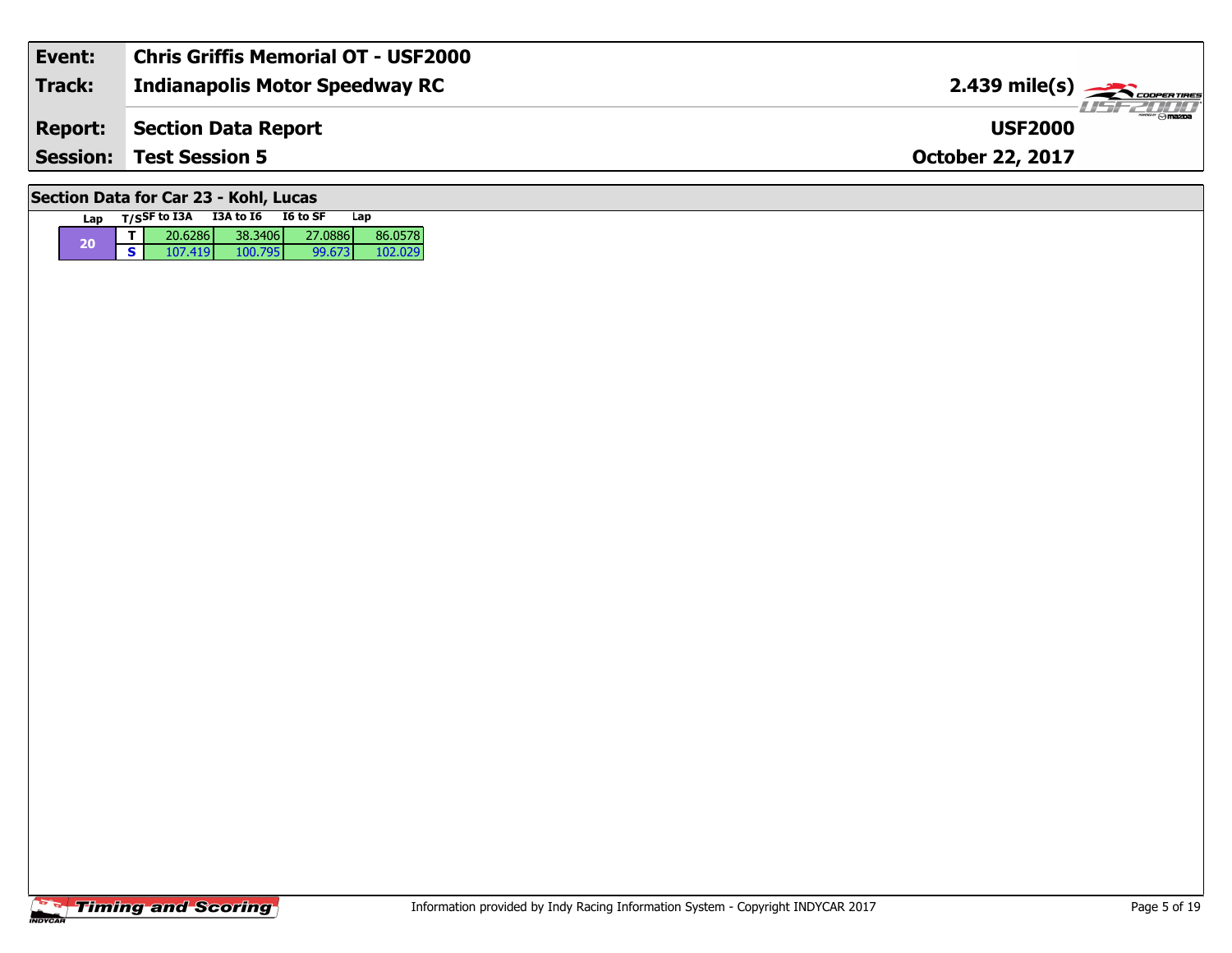| Event:          | <b>Chris Griffis Memorial OT - USF2000</b> |                                            |
|-----------------|--------------------------------------------|--------------------------------------------|
| <b>Track:</b>   | <b>Indianapolis Motor Speedway RC</b>      |                                            |
| <b>Report:</b>  | Section Data Report                        | $\overline{\phantom{a}}$<br><b>USF2000</b> |
| <b>Session:</b> | <b>Test Session 5</b>                      | <b>October 22, 2017</b>                    |

## **Section Data for Car 24 - Edenholm, Zoey (R)**

| Lap                     |   | $T/S$ SF to I3A | I3A to I6 | I6 to SF | Lap      |
|-------------------------|---|-----------------|-----------|----------|----------|
| 1                       | т | 22.5066         | 41.6333   | 30.1196  | 94.2595  |
|                         | S | 98.456          | 92.823    | 89.643   | 93.151   |
| $\overline{\mathbf{c}}$ | T | 21.6510         | 40.4051   | 28.0362  | 90.0923  |
|                         | S | 102.347         | 95.645    | 96.304   | 97.460   |
| 3                       | T | 21.4294         | 40.0535   | 27.8844  | 89.3673  |
|                         | S | 103.405         | 96.485    | 96.828   | 98.251   |
| 4                       | T | 446.4285        | 49.4862   | 27.8825  | 523.7972 |
|                         | S | 4.964           | 78.093    | 96.835   | 16.763   |
| 5                       | T |                 | 41.6338   |          | 251.1842 |
|                         | S |                 | 92.822    |          | 34.956   |
| 6                       | т | 21.4128         | 40.0850   | 28.0846  | 89.5824  |
|                         | S | 103.485         | 96.409    | 96.138   | 98.015   |
| 7                       | T | 21.1958         | 52.5857   | 27.6965  | 101.4780 |
|                         | S | 104.545         | 73.490    | 97.485   | 86.525   |
| 8                       | T | 21.6768         | 42.6896   | 27.7480  | 92.1144  |
|                         | S | 102.225         | 90.527    | 97.304   | 95.321   |
| 9                       | T | 21.5216         | 40.8808   | 27.6801  | 90.0825  |
|                         | S | 102.962         | 94.532    | 97.543   | 97.471   |
| 10                      | T | 25.6379         | 40.7400   | 28.1488  | 94.5267  |
|                         | S | 86.431          | 94.859    | 95.919   | 92.888   |
| 11                      | T | 21.1101         | 41.0139   | 27.6939  | 89.8179  |
|                         | S | 104.969         | 94.225    | 97.494   | 97.758   |
| 12                      | T |                 | 40.7570   |          | 401.8918 |
|                         | S |                 | 94.819    |          | 21.848   |
| 13                      | T | 21.2422         | 40.2730   | 27.8818  | 89.3970  |
|                         | S | 104.316         | 95.959    | 96.837   | 98.218   |
| 14                      | т | 20.9996         | 39.8637   | 27.8460  | 88.7093  |
|                         | S | 105.521         | 96.944    | 96.962   | 98.979   |
| 15                      | T | 21.1785         | 39.9506   | 27.6731  | 88.8022  |
|                         | S | 104.630         | 96.733    | 97.568   | 98.876   |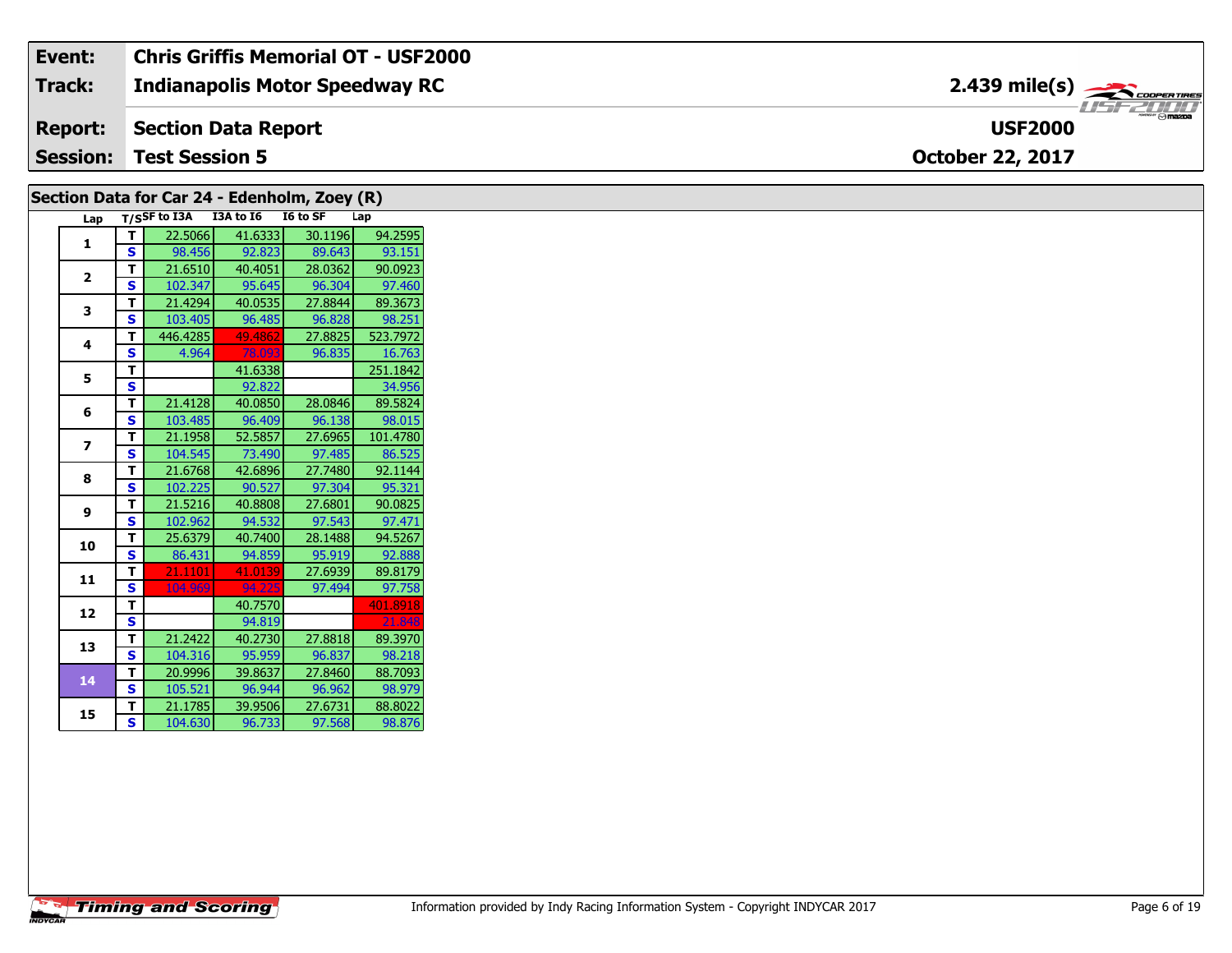#### **Event: Chris Griffis Memorial OT - USF2000 2.439 mile(s)Track: Indianapolis Motor Speedway RC** COOPER TIRES 15721111 **Section Data Report Report: USF2000 Session: Test Session 5 October 22, 2017**

| Section Data for Car 25 - Finlayson, Elliott (R) |                         |                  |                    |         |          |
|--------------------------------------------------|-------------------------|------------------|--------------------|---------|----------|
|                                                  |                         | Lap T/SSF to I3A | I3A to I6 I6 to SF |         | Lap      |
|                                                  | $\mathbf T$             |                  | 41.0528            |         | 182.0385 |
| 1                                                | S                       |                  | 94.136             |         | 48.234   |
| $\mathbf{2}$                                     | T                       | 21.3667          | 39.1820            | 27.7565 | 88.3052  |
|                                                  | <b>S</b>                | 103.709          | 98.631             | 97.275  | 99.432   |
| 3                                                | T                       | 20.9814          | 38.8513            | 27.3212 | 87.1539  |
|                                                  | S                       | 105.613          | 99.470             | 98.824  | 100.746  |
| 4                                                | T                       | 21.3510          | 38.8494            | 27.3513 | 87.5517  |
|                                                  | <b>S</b>                | 103.785          | 99.475             | 98.716  | 100.288  |
| 5                                                | T.                      | 21.1450          | 38.9992            | 27.2843 | 87.4285  |
|                                                  | S                       | 104.796          | 99.09              | 98.958  | 100.429  |
| 6                                                | T                       |                  | 39.6511            |         | 368.6449 |
|                                                  | S                       |                  | 97.464             |         | 23.818   |
| $\overline{\mathbf{z}}$                          | T                       | 21.0745          | 38.8482            | 27.4259 | 87.3486  |
|                                                  | S                       | 105.146          | 99.478             | 98.447  | 100.521  |
| 8                                                | T                       | 21.0401          | 38.5916            | 27.3728 | 87.0045  |
|                                                  | S                       | 105.318          | 100.140            | 98.638  | 100.919  |
| 9                                                | T                       | 20.7380          | 38.4585            | 27.1925 | 86.3890  |
|                                                  | <b>S</b>                | 106.853          | 100.486            | 99.292  | 101.638  |
| 10                                               | T.                      | 20.6560          | 38.5632            | 27.2202 | 86.4394  |
|                                                  | S                       | 107.277          | 100.213            | 99.191  | 101.579  |
| 11                                               | T                       | 20.8451          | 38.8739            | 27.6908 | 87.4098  |
|                                                  | S                       | 106.304          | 99.412             | 97.505  | 100.451  |
| 12                                               | T.                      | 20.8531          | 38.4930            | 27.3711 | 86.7172  |
|                                                  | S                       | 106.263          | 100.396            | 98.644  | 101.253  |
| 13                                               | T                       | 21.2341          | 38.7859            | 27.2555 | 87.2755  |
|                                                  | S                       | 104.356          | 99.638             | 99.063  | 100.606  |
| 14                                               | T.                      | 20.9192          | 38.5798            | 27.4036 | 86.9026  |
|                                                  | $\overline{\mathbf{s}}$ | 105.927          | 100.170            | 98.527  | 101.037  |
| 15                                               | T                       |                  | 43.2731            |         | 428.9532 |
|                                                  | S                       |                  | 89.306             |         | 20.46    |
| 16                                               | T                       | 21.7974          | 39.5235            | 27.8487 | 89.1696  |
|                                                  | <b>S</b>                | 101.659          | 97.778             | 96.952  | 98.469   |
| 17                                               | T.                      | 20.8046          | 38.5476            | 27.2468 | 86.5990  |
|                                                  | S                       | 106.511          | 100.254            | 99.094  | 101.391  |
| 18                                               | T                       | 20.7575          | 38.3195            | 27.7486 | 86.8256  |
|                                                  | S                       | 106.752          | 100.851            | 97.302  | 101.127  |
| 19                                               | T.                      | 20.6928          | 38.5363            | 27.2516 | 86.4807  |
|                                                  | S.                      | 107.086          | 100.283            | 99.077  | 101.530  |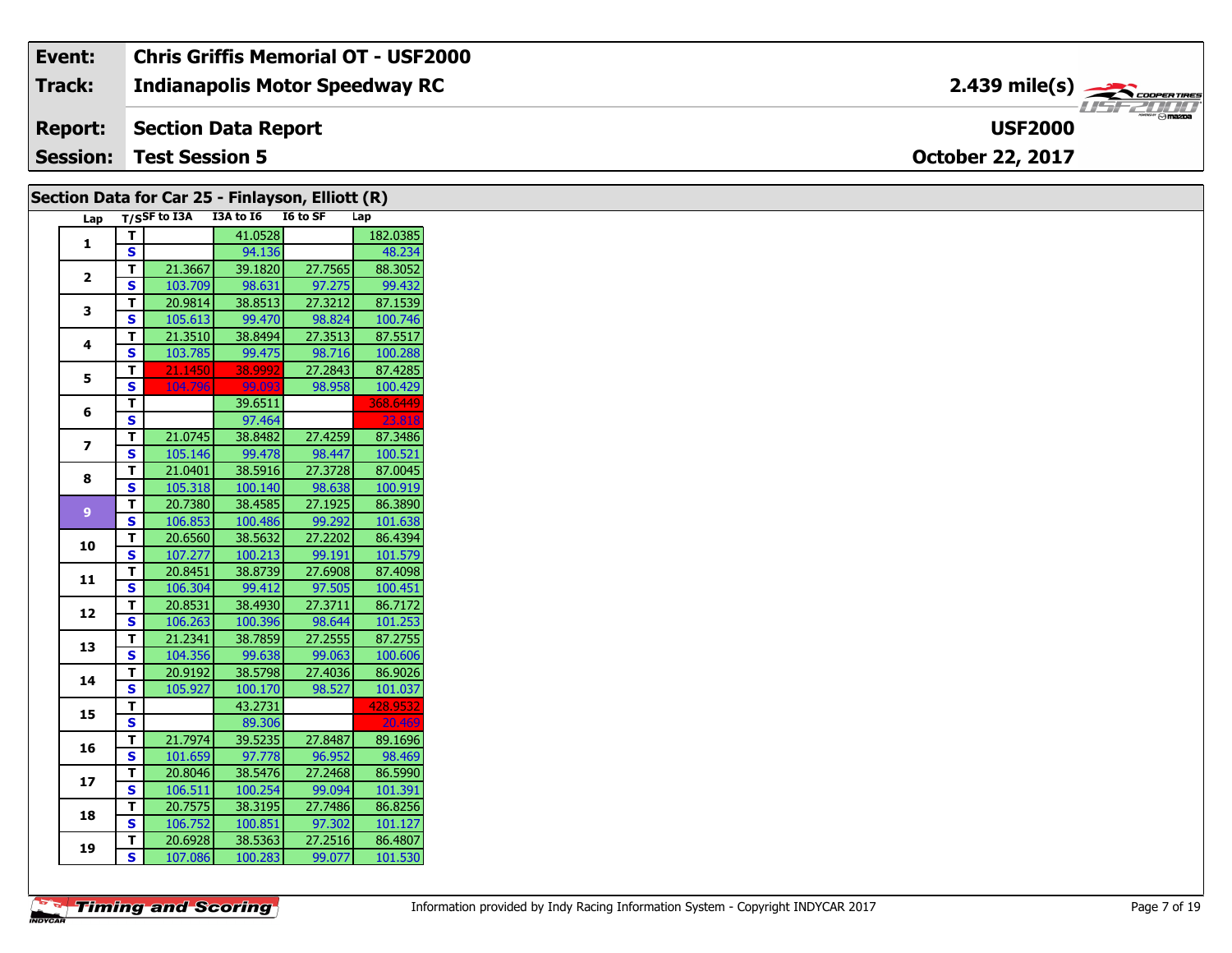| Event:          | Chris Griffis Memorial OT - USF2000   |                                                           |
|-----------------|---------------------------------------|-----------------------------------------------------------|
| Track:          | <b>Indianapolis Motor Speedway RC</b> | $2.439$ mile(s) $\overbrace{\hspace{2.5cm}}$ coorga Times |
|                 | <b>Report:</b> Section Data Report    | R<br><b>USF2000</b>                                       |
| <b>Session:</b> | <b>Test Session 5</b>                 | <b>October 22, 2017</b>                                   |

|                         |                         | Section Data for Car 27 - O'Keeffe, Callan (R) |         |         |          |
|-------------------------|-------------------------|------------------------------------------------|---------|---------|----------|
| Lap                     |                         | T/SSF to I3A I3A to I6 I6 to SF                |         |         | Lap      |
| 1                       | $\mathbf{T}$            | 21.9865                                        | 40.4606 | 28.3557 | 90.8028  |
|                         | S                       | 100.785                                        | 95.514  | 95.219  | 96.697   |
| $\overline{2}$          | T.                      | 20.8360                                        | 38.7716 | 27.3500 | 86.9576  |
|                         | <b>S</b>                | 106.350                                        | 99.675  | 98.720  | 100.973  |
| 3                       | T.                      | 20.6605                                        | 38.4533 | 27.2406 | 86.3544  |
|                         | $\mathbf{s}$            | 107.253                                        | 100.500 | 99.117  | 101.679  |
|                         | T                       | 21.1104                                        | 38.2347 | 27.0876 | 86.4327  |
| 4                       | S                       | 104.968                                        | 101.074 | 99.677  | 101.587  |
| 5                       | T                       | 20.7530                                        | 38.3484 | 27.1264 | 86.2278  |
|                         | S                       | 106.775                                        | 100.775 | 99.534  | 101.828  |
|                         | T                       |                                                | 44.2340 |         | 536.3766 |
| 6                       | $\overline{\mathbf{s}}$ |                                                | 87.366  |         | 16.370   |
|                         | T.                      | 20.7264                                        | 38.3499 | 27.2178 | 86.2941  |
| $\overline{\mathbf{z}}$ | $\mathbf{s}$            | 106.912                                        | 100.771 | 99.200  | 101.750  |
| 8                       | T                       | 20.6800                                        | 38.2502 | 27.1059 | 86.0361  |
|                         | S                       | 107.152                                        | 101.033 | 99.609  | 102.055  |
|                         | T                       | 20.7326                                        | 38.4079 | 27.1005 | 86.2410  |
| 9                       | $\mathbf{s}$            | 106.880                                        | 100.619 | 99.629  | 101.812  |
| 10                      | T.                      | 20.6324                                        | 38.4694 | 27.1112 | 86.2130  |
|                         | S                       | 107.399                                        | 100.458 | 99.590  | 101.845  |
|                         | T                       |                                                | 45.1591 |         | 294.5808 |
| 11                      | S                       |                                                | 85.57   |         | 29.806   |
|                         | T                       |                                                | 41.8819 |         | 396.8603 |
| 12                      | $\overline{\mathbf{s}}$ |                                                | 92.272  |         | 22.125   |
|                         | T                       | 20.8056                                        | 40.7254 | 27.2932 | 88.8242  |
| 13                      | S                       | 106.505                                        | 94.893  | 98.926  | 98.851   |
|                         | T                       | 20.7013                                        | 38.4808 | 27.1058 | 86.2879  |
| 14                      | S                       | 107.042                                        | 100.428 | 99.610  | 101.757  |
| 15                      | T.                      | 20.6615                                        | 38.1900 | 27.0946 | 85.9461  |
|                         | <b>S</b>                | 107.248                                        | 101.193 | 99.651  | 102.162  |
|                         | T                       | 21.0050                                        | 39.8172 | 27.1113 | 87.9335  |
| 16                      | S                       | 105.494                                        | 97.057  | 99.589  | 99.853   |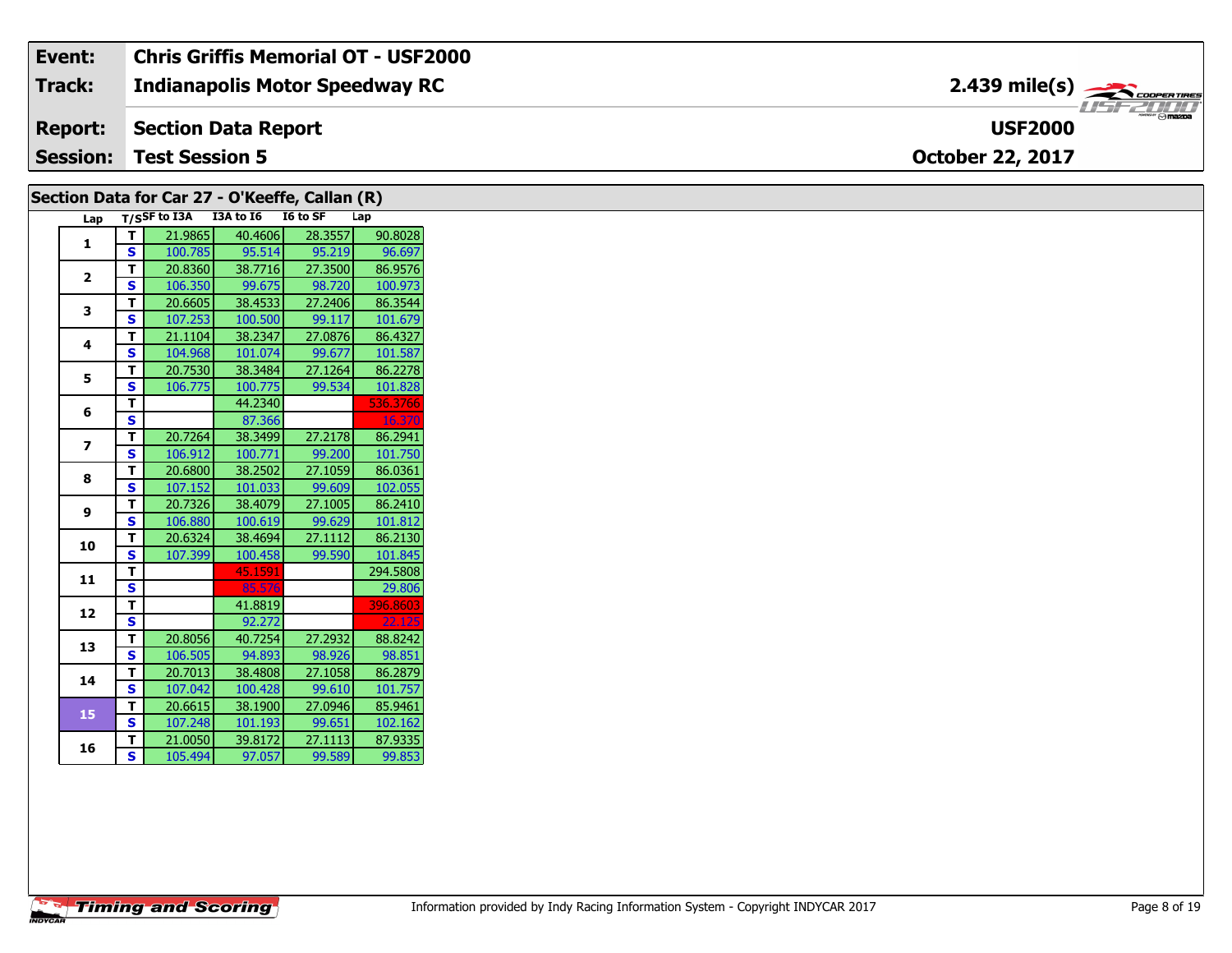#### **Event: Chris Griffis Memorial OT - USF2000 2.439 mile(s)Track: Indianapolis Motor Speedway RC** 15771111 **Report: Section Data Report USF2000 Session: Test Session 5 October 22, 2017**

#### **Lap T/SSF to I3A I3A to I6 I6 to SF Lap 1 T** 41.1006 156.3314 **S** 94.026 56.165 **2 T** 21.3515 40.4519 27.9547 89.7581 **S** 103.782 95.534 96.585 97.823 **3 T** 20.9259 39.3888 28.1438 88.4585 **S** 105.893 98.113 95.936 99.260 **4 T** 20.8753 39.7161 27.2373 87.8287 **S** 106.150 97.304 99.129 99.972 **5 T** 21.3032 41.2453 27.1421 89.6906 **S** 104.018 93.697 99.476 97.897 **6 T** 42.9884 388.4952 **S** 89.897 **7 T** 21.2392 39.0440 28.0014 88.2846 **S** 104.331 98.979 96.424 99.456 **8 T** 20.8229 38.3849 27.2206 86.4284 **S** 106.417 100.679 99.190 101.592 **9 T** 20.5149 38.2330 27.0312 85.7791 **S** 108.015 101.079 99.885 102.361 **<sup>10</sup> <sup>T</sup>** 20.9477 39.0170 27.1306 87.0953 **S** 105.783 99.048 99.519 100.814 **<sup>11</sup> <sup>T</sup>** 20.5487 38.3412 27.1178 86.0077 **S** 107.837 100.794 99.566 102.089 **<sup>12</sup> <sup>T</sup>** 20.7389 38.3202 27.0418 86.1009 **S** 106.848 100.849 99.845 101.978 **<sup>13</sup> <sup>T</sup>** 20.5564 38.7608 27.0493 86.3665 **S** 107.797 99.702 99.818 101.664 **14 T** 45.5627 531.2008 **S** 84.818 16.529 **<sup>15</sup> <sup>T</sup>** 28.1939 39.6804 30.1606 98.0349 **S** 78.595 97.392 89.521 89.564 **<sup>16</sup> <sup>T</sup>** 20.8272 38.3033 27.2650 86.3955 **S** 106.395 100.893 99.028 101.630 **<sup>17</sup> <sup>T</sup>** 20.7083 38.6608 26.9951 86.3642 **S** 107.006 99.960 100.018 101.667 **Section Data for Car 31 - Lindh, Rasmus (R)**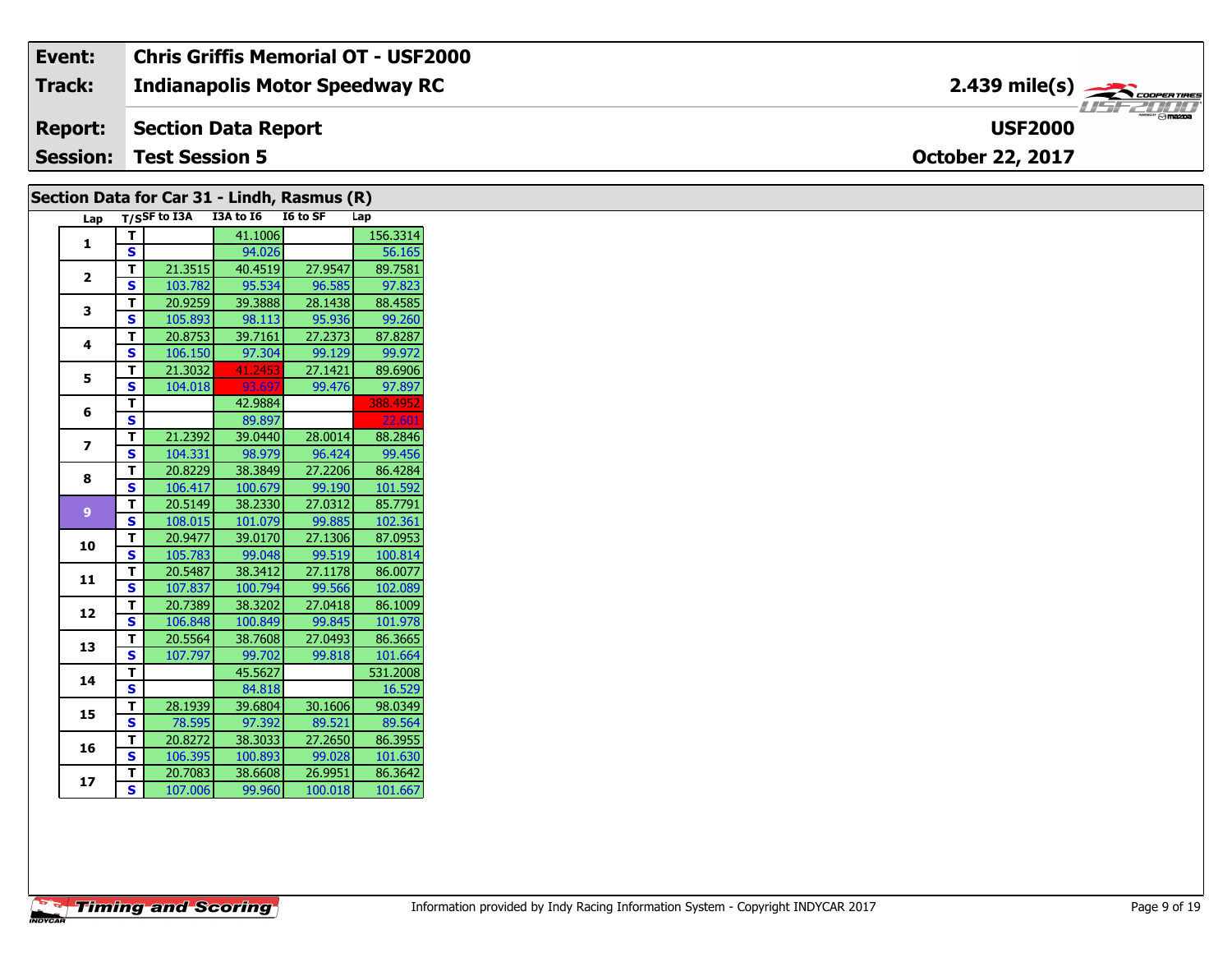| Event:          | <b>Chris Griffis Memorial OT - USF2000</b> |                                                         |
|-----------------|--------------------------------------------|---------------------------------------------------------|
| <b>Track:</b>   | <b>Indianapolis Motor Speedway RC</b>      | $2.439$ mile(s) $\overbrace{\hspace{2.5cm}}$ coorganges |
| <b>Report:</b>  | Section Data Report                        | $\overline{\mathbf{m}}$<br><b>USF2000</b>               |
| <b>Session:</b> | <b>Test Session 5</b>                      | <b>October 22, 2017</b>                                 |

| Lap T/SSF to I3A I3A to I6<br>I6 to SF<br>Lap<br>25.3306<br>45.3631<br>30.8147<br>T.<br>$\mathbf{1}$<br>S.<br>85.191<br>87.621<br>87.480<br>29.8547<br>23.2552<br>44.4795<br>Τ.<br>$\mathbf{2}$<br>S.<br>95.287<br>86.884<br>90.438<br>25.5149<br>29.4504<br>T<br>46.9735<br>3<br>S.<br>86.848<br>82.271<br>91.680<br>27.4223<br>T.<br>21.5464<br>39.1754<br>4<br>S<br>102.844<br>98.647<br>98.460<br>24.3120<br>27.5864<br>T.<br>47.0735<br>5<br><b>S</b><br>82.096<br>97.874<br>91.145<br>41.3062<br>T.<br>6<br>S.<br>23.693<br>93.558<br>20.9426<br>27.3878<br>38.6818<br>T.<br>$\overline{\mathbf{z}}$<br>S.<br>99.906<br>98.584<br>105.809<br>20.9743<br>39.1599<br>27.3141<br>T.<br>8<br>S<br>98.850<br>105.649<br>98.686<br>27.2107<br>20.8159<br>38.8057<br>T.<br>9<br>S<br>99.587<br>106.453<br>99.226<br>27.2826<br>20.7809<br>38.5390<br>T.<br>10<br>S.<br>100.276<br>98.964<br>106.632<br>T.<br>27.2541<br>20.7515<br>38.5484<br>11<br>$\mathbf{s}$<br>100.252<br>106.783<br>99.068<br>T.<br>21.5396<br>38.6458<br>27.2566<br>12<br>$\overline{\mathbf{s}}$<br>102.876<br>99.999<br>99.059<br>20.6647<br>39.1796<br>27.2176<br>Τ.<br>13<br>S<br>98.637<br>99.201<br>107.232<br>20.6817<br>38.6260<br>27.1849<br>Т.<br>14<br>99.320<br>S.<br>107.143<br>100.050<br>T.<br>47.9909<br>449.5448<br>15<br>S<br>80.527<br>19.53<br>40.3883<br>29.4820<br>T.<br>23.6982<br>16<br>S.<br>95.685<br>93.505<br>91.581<br>20.7729<br>38.5535<br>27.4943<br>Τ.<br>17<br><b>S</b><br>100.239<br>98.202<br>106.673<br>27.2644<br>20.6368<br>38.6463<br>T.<br>18<br>107.377<br>S.<br>99.998<br>99.030 |  | Section Data for Car 32 - Conwright, Jaden (R) |  |          |
|---------------------------------------------------------------------------------------------------------------------------------------------------------------------------------------------------------------------------------------------------------------------------------------------------------------------------------------------------------------------------------------------------------------------------------------------------------------------------------------------------------------------------------------------------------------------------------------------------------------------------------------------------------------------------------------------------------------------------------------------------------------------------------------------------------------------------------------------------------------------------------------------------------------------------------------------------------------------------------------------------------------------------------------------------------------------------------------------------------------------------------------------------------------------------------------------------------------------------------------------------------------------------------------------------------------------------------------------------------------------------------------------------------------------------------------------------------------------------------------------------------------------------------------------------------------------------------------------------|--|------------------------------------------------|--|----------|
|                                                                                                                                                                                                                                                                                                                                                                                                                                                                                                                                                                                                                                                                                                                                                                                                                                                                                                                                                                                                                                                                                                                                                                                                                                                                                                                                                                                                                                                                                                                                                                                                   |  |                                                |  |          |
|                                                                                                                                                                                                                                                                                                                                                                                                                                                                                                                                                                                                                                                                                                                                                                                                                                                                                                                                                                                                                                                                                                                                                                                                                                                                                                                                                                                                                                                                                                                                                                                                   |  |                                                |  | 101.5084 |
|                                                                                                                                                                                                                                                                                                                                                                                                                                                                                                                                                                                                                                                                                                                                                                                                                                                                                                                                                                                                                                                                                                                                                                                                                                                                                                                                                                                                                                                                                                                                                                                                   |  |                                                |  | 86.499   |
|                                                                                                                                                                                                                                                                                                                                                                                                                                                                                                                                                                                                                                                                                                                                                                                                                                                                                                                                                                                                                                                                                                                                                                                                                                                                                                                                                                                                                                                                                                                                                                                                   |  |                                                |  | 97.5894  |
|                                                                                                                                                                                                                                                                                                                                                                                                                                                                                                                                                                                                                                                                                                                                                                                                                                                                                                                                                                                                                                                                                                                                                                                                                                                                                                                                                                                                                                                                                                                                                                                                   |  |                                                |  | 89.973   |
|                                                                                                                                                                                                                                                                                                                                                                                                                                                                                                                                                                                                                                                                                                                                                                                                                                                                                                                                                                                                                                                                                                                                                                                                                                                                                                                                                                                                                                                                                                                                                                                                   |  |                                                |  | 101.9388 |
|                                                                                                                                                                                                                                                                                                                                                                                                                                                                                                                                                                                                                                                                                                                                                                                                                                                                                                                                                                                                                                                                                                                                                                                                                                                                                                                                                                                                                                                                                                                                                                                                   |  |                                                |  | 86.134   |
|                                                                                                                                                                                                                                                                                                                                                                                                                                                                                                                                                                                                                                                                                                                                                                                                                                                                                                                                                                                                                                                                                                                                                                                                                                                                                                                                                                                                                                                                                                                                                                                                   |  |                                                |  | 88.1441  |
|                                                                                                                                                                                                                                                                                                                                                                                                                                                                                                                                                                                                                                                                                                                                                                                                                                                                                                                                                                                                                                                                                                                                                                                                                                                                                                                                                                                                                                                                                                                                                                                                   |  |                                                |  | 99.614   |
|                                                                                                                                                                                                                                                                                                                                                                                                                                                                                                                                                                                                                                                                                                                                                                                                                                                                                                                                                                                                                                                                                                                                                                                                                                                                                                                                                                                                                                                                                                                                                                                                   |  |                                                |  | 98.9719  |
|                                                                                                                                                                                                                                                                                                                                                                                                                                                                                                                                                                                                                                                                                                                                                                                                                                                                                                                                                                                                                                                                                                                                                                                                                                                                                                                                                                                                                                                                                                                                                                                                   |  |                                                |  | 88.716   |
|                                                                                                                                                                                                                                                                                                                                                                                                                                                                                                                                                                                                                                                                                                                                                                                                                                                                                                                                                                                                                                                                                                                                                                                                                                                                                                                                                                                                                                                                                                                                                                                                   |  |                                                |  | 370.5835 |
|                                                                                                                                                                                                                                                                                                                                                                                                                                                                                                                                                                                                                                                                                                                                                                                                                                                                                                                                                                                                                                                                                                                                                                                                                                                                                                                                                                                                                                                                                                                                                                                                   |  |                                                |  |          |
|                                                                                                                                                                                                                                                                                                                                                                                                                                                                                                                                                                                                                                                                                                                                                                                                                                                                                                                                                                                                                                                                                                                                                                                                                                                                                                                                                                                                                                                                                                                                                                                                   |  |                                                |  | 87.0122  |
|                                                                                                                                                                                                                                                                                                                                                                                                                                                                                                                                                                                                                                                                                                                                                                                                                                                                                                                                                                                                                                                                                                                                                                                                                                                                                                                                                                                                                                                                                                                                                                                                   |  |                                                |  | 100.910  |
|                                                                                                                                                                                                                                                                                                                                                                                                                                                                                                                                                                                                                                                                                                                                                                                                                                                                                                                                                                                                                                                                                                                                                                                                                                                                                                                                                                                                                                                                                                                                                                                                   |  |                                                |  | 87.4483  |
|                                                                                                                                                                                                                                                                                                                                                                                                                                                                                                                                                                                                                                                                                                                                                                                                                                                                                                                                                                                                                                                                                                                                                                                                                                                                                                                                                                                                                                                                                                                                                                                                   |  |                                                |  | 100.407  |
|                                                                                                                                                                                                                                                                                                                                                                                                                                                                                                                                                                                                                                                                                                                                                                                                                                                                                                                                                                                                                                                                                                                                                                                                                                                                                                                                                                                                                                                                                                                                                                                                   |  |                                                |  | 86.8323  |
|                                                                                                                                                                                                                                                                                                                                                                                                                                                                                                                                                                                                                                                                                                                                                                                                                                                                                                                                                                                                                                                                                                                                                                                                                                                                                                                                                                                                                                                                                                                                                                                                   |  |                                                |  | 101.119  |
|                                                                                                                                                                                                                                                                                                                                                                                                                                                                                                                                                                                                                                                                                                                                                                                                                                                                                                                                                                                                                                                                                                                                                                                                                                                                                                                                                                                                                                                                                                                                                                                                   |  |                                                |  | 86.6025  |
|                                                                                                                                                                                                                                                                                                                                                                                                                                                                                                                                                                                                                                                                                                                                                                                                                                                                                                                                                                                                                                                                                                                                                                                                                                                                                                                                                                                                                                                                                                                                                                                                   |  |                                                |  | 101.387  |
|                                                                                                                                                                                                                                                                                                                                                                                                                                                                                                                                                                                                                                                                                                                                                                                                                                                                                                                                                                                                                                                                                                                                                                                                                                                                                                                                                                                                                                                                                                                                                                                                   |  |                                                |  | 86.5540  |
|                                                                                                                                                                                                                                                                                                                                                                                                                                                                                                                                                                                                                                                                                                                                                                                                                                                                                                                                                                                                                                                                                                                                                                                                                                                                                                                                                                                                                                                                                                                                                                                                   |  |                                                |  | 101.444  |
|                                                                                                                                                                                                                                                                                                                                                                                                                                                                                                                                                                                                                                                                                                                                                                                                                                                                                                                                                                                                                                                                                                                                                                                                                                                                                                                                                                                                                                                                                                                                                                                                   |  |                                                |  | 87.4420  |
|                                                                                                                                                                                                                                                                                                                                                                                                                                                                                                                                                                                                                                                                                                                                                                                                                                                                                                                                                                                                                                                                                                                                                                                                                                                                                                                                                                                                                                                                                                                                                                                                   |  |                                                |  | 100.414  |
|                                                                                                                                                                                                                                                                                                                                                                                                                                                                                                                                                                                                                                                                                                                                                                                                                                                                                                                                                                                                                                                                                                                                                                                                                                                                                                                                                                                                                                                                                                                                                                                                   |  |                                                |  | 87.0619  |
|                                                                                                                                                                                                                                                                                                                                                                                                                                                                                                                                                                                                                                                                                                                                                                                                                                                                                                                                                                                                                                                                                                                                                                                                                                                                                                                                                                                                                                                                                                                                                                                                   |  |                                                |  | 100.852  |
|                                                                                                                                                                                                                                                                                                                                                                                                                                                                                                                                                                                                                                                                                                                                                                                                                                                                                                                                                                                                                                                                                                                                                                                                                                                                                                                                                                                                                                                                                                                                                                                                   |  |                                                |  | 86.4926  |
|                                                                                                                                                                                                                                                                                                                                                                                                                                                                                                                                                                                                                                                                                                                                                                                                                                                                                                                                                                                                                                                                                                                                                                                                                                                                                                                                                                                                                                                                                                                                                                                                   |  |                                                |  | 101.516  |
|                                                                                                                                                                                                                                                                                                                                                                                                                                                                                                                                                                                                                                                                                                                                                                                                                                                                                                                                                                                                                                                                                                                                                                                                                                                                                                                                                                                                                                                                                                                                                                                                   |  |                                                |  |          |
|                                                                                                                                                                                                                                                                                                                                                                                                                                                                                                                                                                                                                                                                                                                                                                                                                                                                                                                                                                                                                                                                                                                                                                                                                                                                                                                                                                                                                                                                                                                                                                                                   |  |                                                |  |          |
|                                                                                                                                                                                                                                                                                                                                                                                                                                                                                                                                                                                                                                                                                                                                                                                                                                                                                                                                                                                                                                                                                                                                                                                                                                                                                                                                                                                                                                                                                                                                                                                                   |  |                                                |  | 93.5685  |
|                                                                                                                                                                                                                                                                                                                                                                                                                                                                                                                                                                                                                                                                                                                                                                                                                                                                                                                                                                                                                                                                                                                                                                                                                                                                                                                                                                                                                                                                                                                                                                                                   |  |                                                |  | 93.839   |
|                                                                                                                                                                                                                                                                                                                                                                                                                                                                                                                                                                                                                                                                                                                                                                                                                                                                                                                                                                                                                                                                                                                                                                                                                                                                                                                                                                                                                                                                                                                                                                                                   |  |                                                |  | 86.8207  |
|                                                                                                                                                                                                                                                                                                                                                                                                                                                                                                                                                                                                                                                                                                                                                                                                                                                                                                                                                                                                                                                                                                                                                                                                                                                                                                                                                                                                                                                                                                                                                                                                   |  |                                                |  | 101.133  |
|                                                                                                                                                                                                                                                                                                                                                                                                                                                                                                                                                                                                                                                                                                                                                                                                                                                                                                                                                                                                                                                                                                                                                                                                                                                                                                                                                                                                                                                                                                                                                                                                   |  |                                                |  | 86.5475  |
|                                                                                                                                                                                                                                                                                                                                                                                                                                                                                                                                                                                                                                                                                                                                                                                                                                                                                                                                                                                                                                                                                                                                                                                                                                                                                                                                                                                                                                                                                                                                                                                                   |  |                                                |  | 101.452  |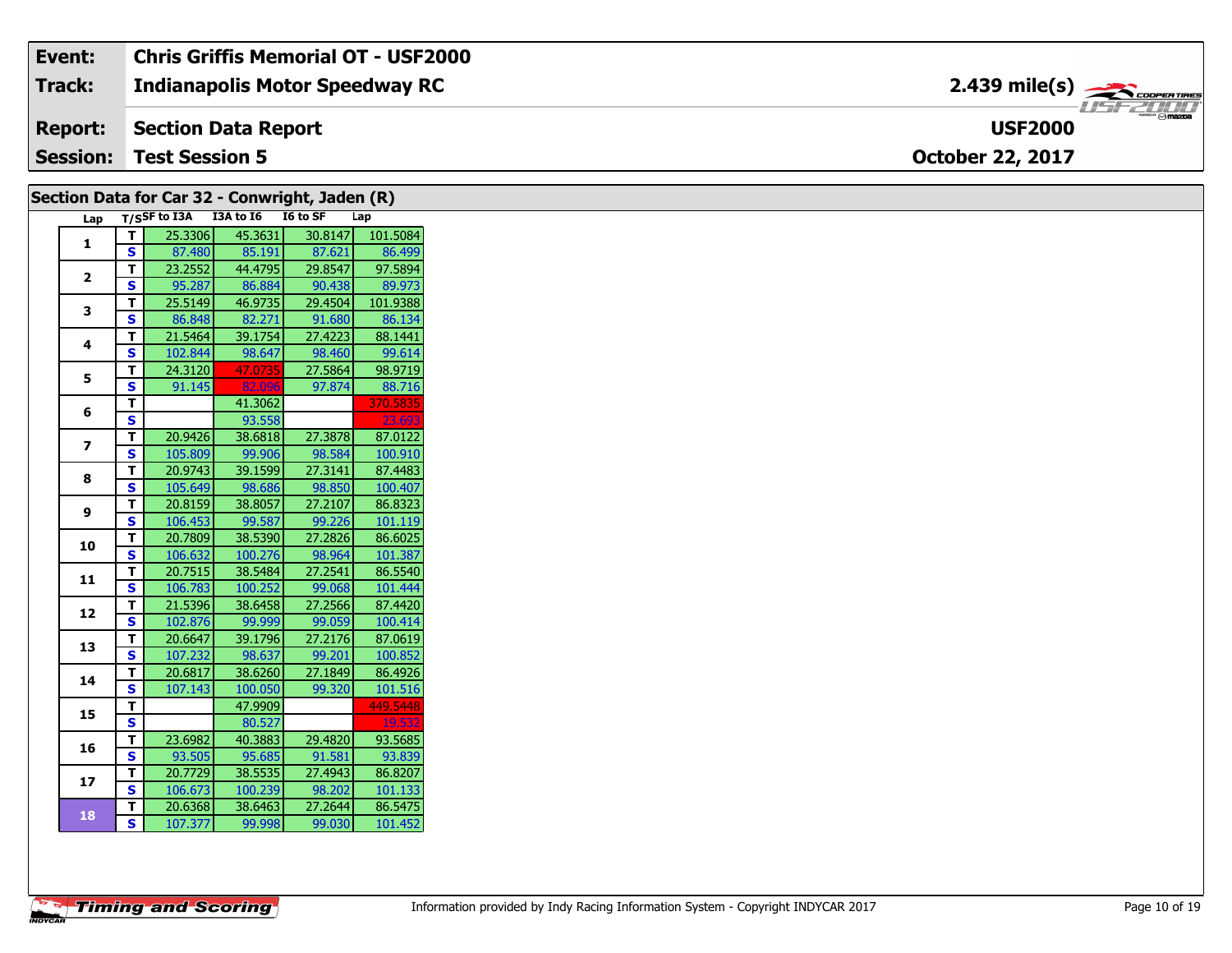| Event:          | <b>Chris Griffis Memorial OT - USF2000</b> |                                       |
|-----------------|--------------------------------------------|---------------------------------------|
| Track:          | <b>Indianapolis Motor Speedway RC</b>      |                                       |
| <b>Report:</b>  | Section Data Report                        | $H = F / I / I / I$<br><b>USF2000</b> |
| <b>Session:</b> | <b>Test Session 5</b>                      | <b>October 22, 2017</b>               |

## **Section Data for Car 33 - Rowe, Myles (R)**

| Lap            |                         | T/SSF to I3A | I3A to I6 | I6 to SF | Lap      |
|----------------|-------------------------|--------------|-----------|----------|----------|
| $\mathbf{1}$   | т                       | 23.4446      | 41.0091   | 28.4708  | 92.9245  |
|                | S                       | 94.517       | 94.236    | 94.834   | 94.490   |
|                | т                       | 21.5154      | 40.2894   | 27.8848  | 89.6896  |
| $\overline{2}$ | S                       | 102.992      | 95.920    | 96.827   | 97.898   |
| 3              | т                       | 21.3981      | 39.2894   | 27.7104  | 88.3979  |
|                | S                       | 103.556      | 98.361    | 97.436   | 99.328   |
| 4              | т                       | 22.0028      | 39.3563   | 27.5664  | 88.9255  |
|                | S                       | 100.710      | 98.194    | 97.945   | 98.739   |
| 5              | т                       |              | 41.3935   |          | 395.7760 |
|                | S                       |              | 93.361    |          | 22.185   |
| 6              | т                       | 21.1548      | 39.1523   | 28.7243  | 89.0314  |
|                | S                       | 104.747      | 98.705    | 93.997   | 98.621   |
| $\overline{ }$ | т                       | 20.9806      | 38.8815   | 27.5822  | 87.4443  |
|                | S                       | 105.617      | 99.393    | 97.889   | 100.411  |
| 8              | T.                      | 20.8531      | 38.8693   | 27.5000  | 87.2224  |
|                | S                       | 106.263      | 99.424    | 98.182   | 100.667  |
| 9              | т                       | 20.9730      | 38.8950   | 27.3449  | 87.2129  |
|                | S                       | 105.655      | 99.358    | 98.739   | 100.678  |
| 10             | т                       | 20.8230      | 38.7519   | 27.3764  | 86.9513  |
|                | S                       | 106.416      | 99.725    | 98.625   | 100.981  |
| 11             | T                       | 20.7907      | 38.7746   | 27.4372  | 87.0025  |
|                | S                       | 106.582      | 99.667    | 98.407   | 100.921  |
| 12             | Т                       | 20.9263      | 38.7456   | 27.7549  | 87.4268  |
|                | S                       | 105.891      | 99.742    | 97.280   | 100.431  |
| 13             | т                       | 20.8139      | 38.8330   | 27.4259  | 87.0728  |
|                | S                       | 106.463      | 99.517    | 98.447   | 100.840  |
| 14             | т                       |              | 43.7393   |          | 421.2744 |
|                | S                       |              | 88.354    |          | 20.842   |
| 15             | т                       | 22.1697      | 40.1712   | 28.1472  | 90.4881  |
|                | S                       | 99.952       | 96.202    | 95.924   | 97.034   |
| 16             | т                       | 20.9767      | 38.6563   | 27.4238  | 87.0568  |
|                | S                       | 105.637      | 99.972    | 98.455   | 100.858  |
| 17             | т                       | 20.9065      | 38.6587   | 27.3581  | 86.9233  |
|                | S                       | 105.991      | 99.966    | 98.691   | 101.013  |
| 18             | т                       | 20.8107      | 38.6113   | 27.3367  | 86.7587  |
|                | $\overline{\mathbf{s}}$ | 106.479      | 100.088   | 98.768   | 101.205  |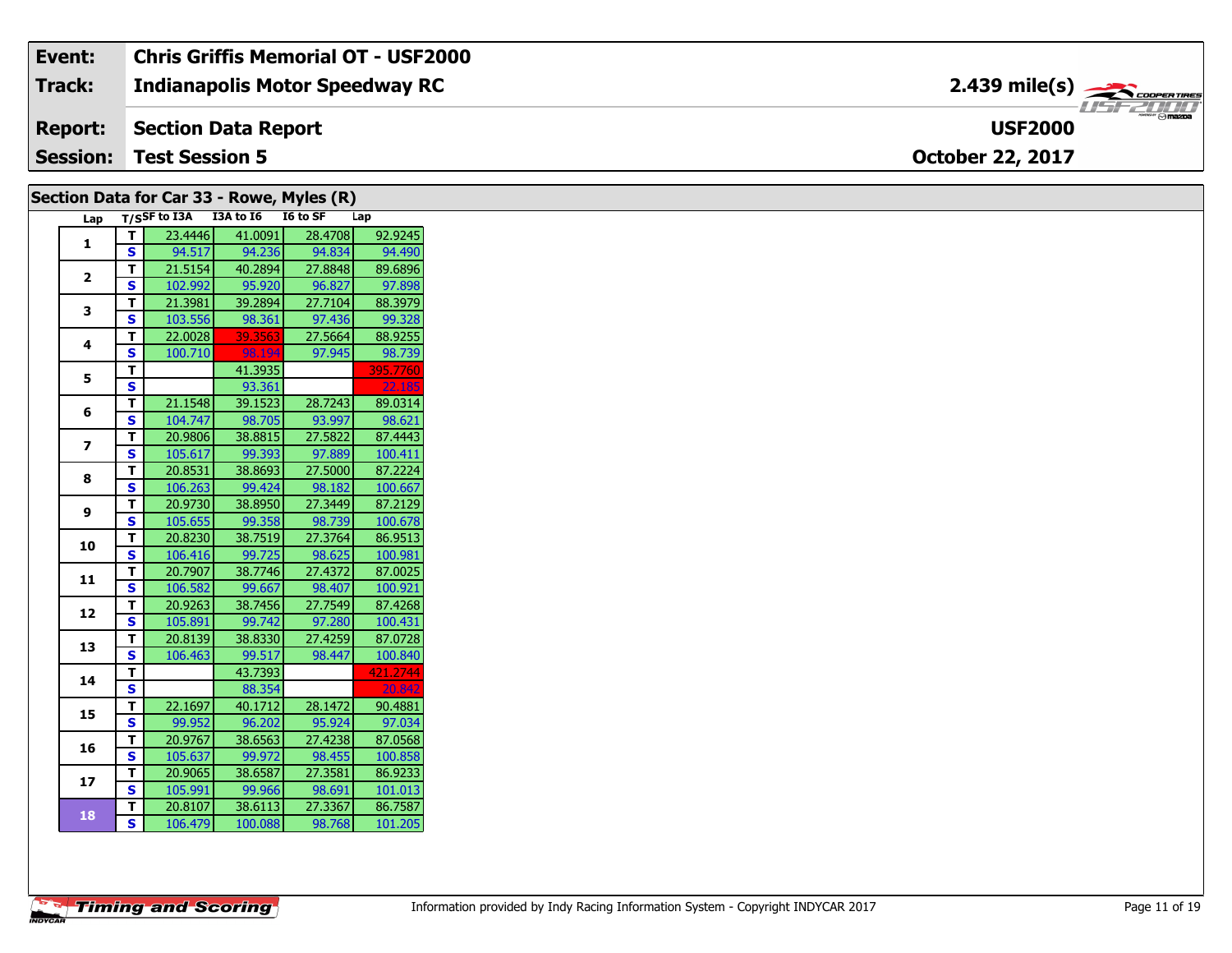#### **Event: Chris Griffis Memorial OT - USF2000 2.439 mile(s)Track: Indianapolis Motor Speedway RC**  $\frac{1}{\sqrt{1-\frac{1}{2}}}\frac{1}{\sqrt{1-\frac{1}{2}}}\frac{1}{\sqrt{1-\frac{1}{2}}}\frac{1}{\sqrt{1-\frac{1}{2}}}\frac{1}{\sqrt{1-\frac{1}{2}}}\frac{1}{\sqrt{1-\frac{1}{2}}}\frac{1}{\sqrt{1-\frac{1}{2}}}\frac{1}{\sqrt{1-\frac{1}{2}}}\frac{1}{\sqrt{1-\frac{1}{2}}}\frac{1}{\sqrt{1-\frac{1}{2}}}\frac{1}{\sqrt{1-\frac{1}{2}}}\frac{1}{\sqrt{1-\frac{1}{2}}}\frac{1}{\sqrt{1-\frac{1}{2}}}\frac{1}{\sqrt{1-\frac{$ **Report: Section Data Report USF2000 Session: Test Session 5 October 22, 2017**

### **Section Data for Car 34 - Cook, Sabre (R)**

| Lap            |                         | T/SSF to I3A | I3A to I6 | I6 to SF | Lap      |
|----------------|-------------------------|--------------|-----------|----------|----------|
| $\mathbf{1}$   | т                       |              | 41.0086   |          | 132.1286 |
|                | S                       |              | 94.237    |          | 66.453   |
|                | Т                       | 21.5614      | 39.6730   | 27.9863  | 89.2207  |
| 2              | S                       | 102.772      | 97.410    | 96.476   | 98.412   |
| 3              | т                       | 21.0835      | 39.1602   | 27.6379  | 87.8816  |
|                | Ś                       | 105.102      | 98.686    | 97.692   | 99.912   |
| 4              | T                       | 21.0316      | 38.9960   | 27.3993  | 87.4269  |
|                | S                       | 105.361      | 99.101    | 98.543   | 100.431  |
| 5              | т                       | 21.0255      | 39.0773   | 27.4458  | 87.5486  |
|                | S                       | 105.392      | 98.895    | 98.376   | 100.292  |
| 6              | T                       |              | 41.4661   |          | 416.4199 |
|                | S                       |              | 93.198    |          | 21.085   |
| $\overline{z}$ | T                       | 20.9304      | 38.9616   | 27.5166  | 87.4086  |
|                | S                       | 105.870      | 99.189    | 98.123   | 100.452  |
| 8              | т                       | 21.2773      | 39.3540   | 27.3644  | 87.9957  |
|                | S                       | 104.144      | 98.200    | 98.668   | 99.782   |
| 9              | Т                       | 20.8712      | 38.8671   | 27.2042  | 86.9425  |
|                | S                       | 106.171      | 99.430    | 99.249   | 100.991  |
| 10             | T                       | 21.3270      | 39.9826   | 27.3900  | 88.6996  |
|                | Ś                       | 103.902      | 96.656    | 98.576   | 98.990   |
| 11             | T                       | 20.8892      | 38.9514   | 27.3752  | 87.2158  |
|                | S                       | 106.079      | 99.215    | 98.629   | 100.674  |
| 12             | T                       | 20.9054      | 39.0684   | 27.4325  | 87.4063  |
|                | S                       | 105.997      | 98.917    | 98.423   | 100.455  |
| 13             | T                       |              | 49.5143   |          | 602.2088 |
|                | S                       |              | 78.049    |          | 14.580   |
| 14             | т                       | 21.6893      | 39.8356   | 28.5601  | 90.0850  |
|                | S                       | 102.166      | 97.012    | 94.537   | 97.468   |
| 15             | т                       | 21.0010      | 39.1292   | 27.6352  | 87.7654  |
|                | S                       | 105.514      | 98.764    | 97.701   | 100.044  |
| 16             | T                       | 20.9326      | 38.9173   | 27.5386  | 87.3885  |
|                | S                       | 105.859      | 99.301    | 98.044   | 100.475  |
| 17             | T                       | 20.7341      | 38.8741   | 27.3280  | 86.9362  |
|                | $\overline{\mathbf{s}}$ | 106.873      | 99.412    | 98.800   | 100.998  |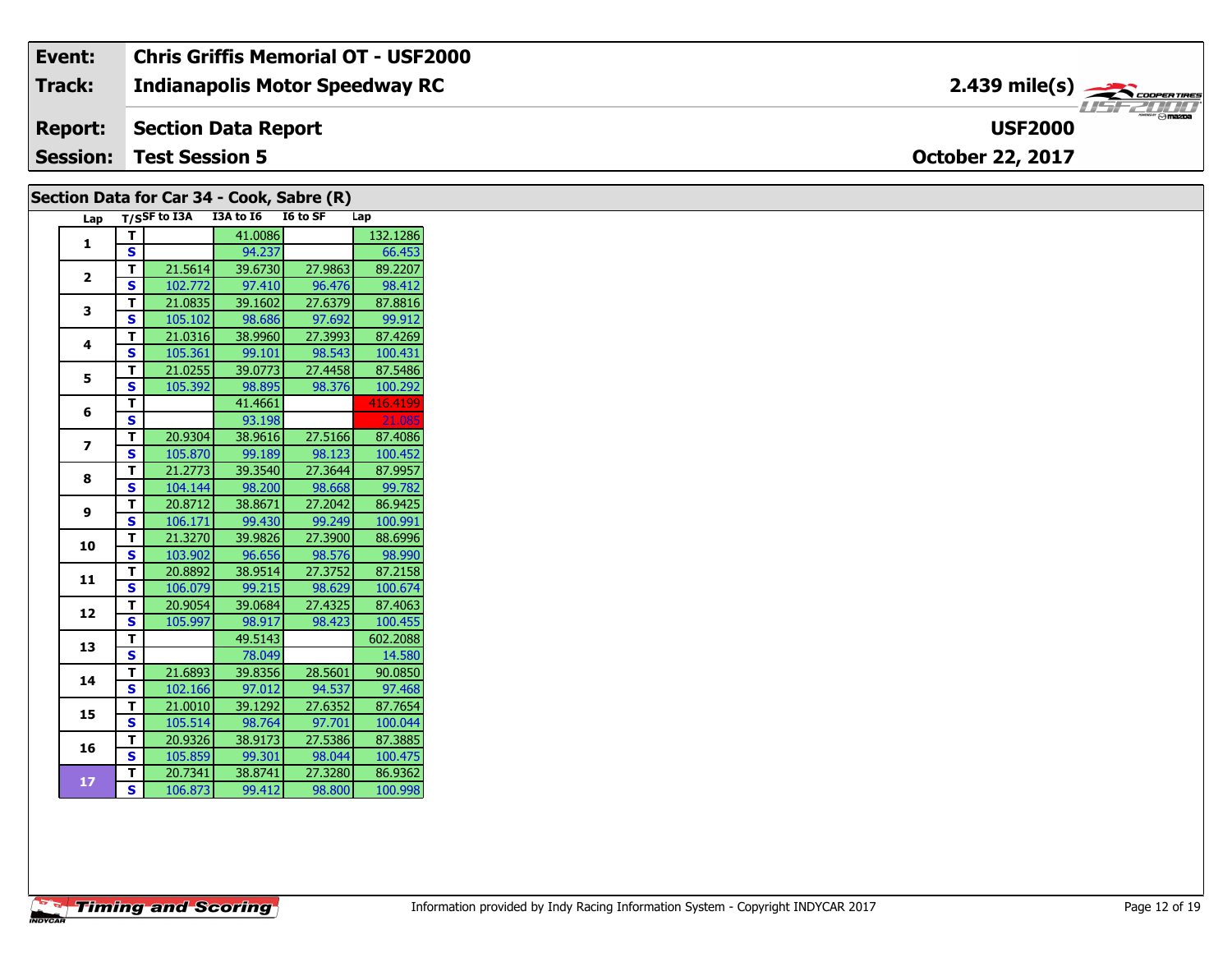| Event:          | $^\dagger$ Chris Griffis Memorial OT - USF2000 |                                            |
|-----------------|------------------------------------------------|--------------------------------------------|
| <b>Track:</b>   | <b>Indianapolis Motor Speedway RC</b>          | $2.439$ mile(s) $\rightarrow$ COOPER TIRES |
| <b>Report:</b>  | Section Data Report                            | $R$ $\sim$ mazpa<br><b>USF2000</b>         |
| <b>Session:</b> | <b>Test Session 5</b>                          | <b>October 22, 2017</b>                    |

### **Section Data for Car 36 - Keane, Darren**

| Lap                     |                         | T/SSF to I3A | I3A to I6 | I6 to SF | Lap      |
|-------------------------|-------------------------|--------------|-----------|----------|----------|
| 1                       | т                       |              | 39.6430   |          | 130.5943 |
|                         | S                       |              | 97.484    |          | 67.234   |
| $\overline{\mathbf{z}}$ | T                       | 21.0545      | 38.6848   | 27.4706  | 87.2099  |
|                         | S                       | 105.246      | 99.898    | 98.287   | 100.681  |
| 3                       | T                       | 20.7356      | 38.5082   | 27.1937  | 86.4375  |
|                         | Ś                       | 106.865      | 100.356   | 99.288   | 101.581  |
| 4                       | T                       | 20.9037      | 38.4455   | 27.0848  | 86.4340  |
|                         | S                       | 106.006      | 100.520   | 99.687   | 101.585  |
| 5                       | т                       | 20.9207      | 38.3011   | 27.5062  | 86.7280  |
|                         | S                       | 105.919      | 100.899   | 98.160   | 101.241  |
| 6                       | т                       |              | 39.8549   |          | 423.0119 |
|                         | S                       |              | 96.965    |          | 20.757   |
| 7                       | т                       | 21.2223      | 39.6779   | 27.2793  | 88.1795  |
|                         | S                       | 104.414      | 97.398    | 98.976   | 99.574   |
| 8                       | т                       | 20.7158      | 38.2687   | 27.1348  | 86.1193  |
|                         | S                       | 106.967      | 100.984   | 99.503   | 101.956  |
| 9                       | T                       | 20.5779      | 38.7023   | 27.0237  | 86.3039  |
|                         | S                       | 107.684      | 99.853    | 99.912   | 101.738  |
| 10                      | т                       | 20.5984      | 38.3403   | 27.1493  | 86.0880  |
|                         | S                       | 107.577      | 100.796   | 99.450   | 101.993  |
| 11                      | т                       | 20.5704      | 38.2572   | 27.4597  | 86.2873  |
|                         | S                       | 107.723      | 101.015   | 98.326   | 101.758  |
| 12                      | т                       |              | 350.5109  |          | 560.9725 |
|                         | S                       |              | 11.025    |          | 15.652   |
| 13                      | т                       |              | 40.1227   |          | 183.5827 |
|                         | S                       |              | 96.318    |          | 47.828   |
| 14                      | т                       | 20.9704      | 38.6212   | 27.4069  | 86.9985  |
|                         | S                       | 105.668      | 100.063   | 98.515   | 100.926  |
| 15                      | T                       | 20.6089      | 38.0511   | 27.1697  | 85.8297  |
|                         | S                       | 107.522      | 101.562   | 99.375   | 102.300  |
| 16                      | T                       | 20.4231      | 37.8761   | 26.8432  | 85.1424  |
|                         | $\overline{\mathbf{s}}$ | 108.500      | 102.031   | 100.584  | 103.126  |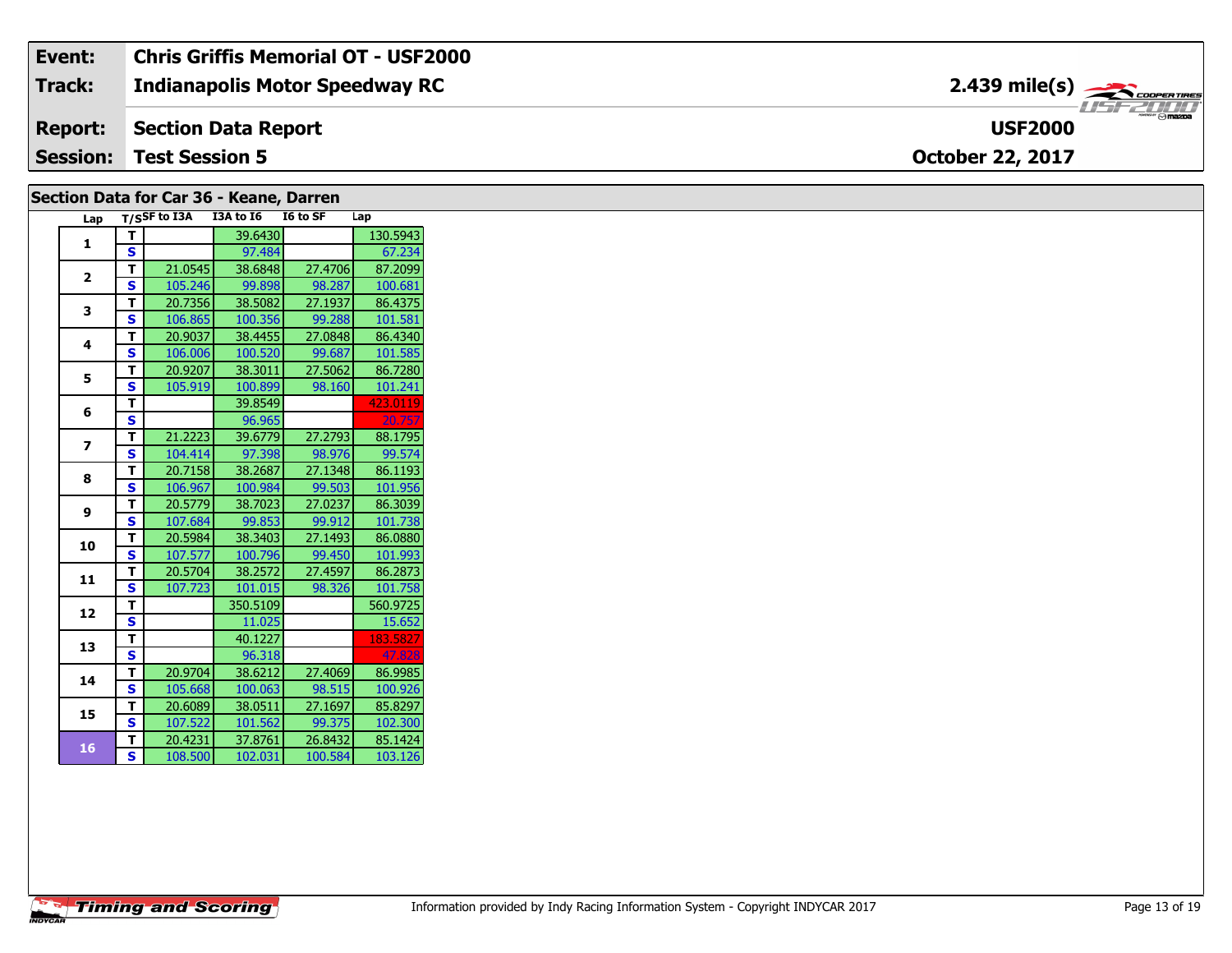#### **Event: Chris Griffis Memorial OT - USF2000 2.439 mile(s)Track: Indianapolis Motor Speedway RC**  $\frac{1}{\sqrt{1-\frac{1}{2}}}\frac{1}{\sqrt{1-\frac{1}{2}}}\frac{1}{\sqrt{1-\frac{1}{2}}}\frac{1}{\sqrt{1-\frac{1}{2}}}\frac{1}{\sqrt{1-\frac{1}{2}}}\frac{1}{\sqrt{1-\frac{1}{2}}}\frac{1}{\sqrt{1-\frac{1}{2}}}\frac{1}{\sqrt{1-\frac{1}{2}}}\frac{1}{\sqrt{1-\frac{1}{2}}}\frac{1}{\sqrt{1-\frac{1}{2}}}\frac{1}{\sqrt{1-\frac{1}{2}}}\frac{1}{\sqrt{1-\frac{1}{2}}}\frac{1}{\sqrt{1-\frac{1}{2}}}\frac{1}{\sqrt{1-\frac{$ **Report: Section Data Report USF2000 Session: Test Session 5 October 22, 2017**

### **Section Data for Car 37 - Osborne, David (R)**

| Lap |   | T/SSF to I3A | I3A to I6 | I6 to SF | Lap      |
|-----|---|--------------|-----------|----------|----------|
| 1   | т |              | 40.1911   |          | 136.5849 |
|     | S |              | 96.154    |          | 64.285   |
| 2   | т | 21.1248      | 41.0361   | 27.9783  | 90.1392  |
|     | S | 104.896      | 94.174    | 96.503   | 97.409   |
| 3   | т | 20.9995      | 39.2410   | 27.6601  | 87.9006  |
|     | S | 105.522      | 98.482    | 97.614   | 99.890   |
| 4   | т | 21.0684      | 39.0666   | 27.6160  | 87.7510  |
|     | S | 105.177      | 98.922    | 97.769   | 100.060  |
| 5   | т | 20.9941      | 39.0164   | 27.3770  | 87.3875  |
|     | S | 105.549      | 99.049    | 98.623   | 100.477  |
| 6   | T |              | 43.8724   |          | 417.6562 |
|     | S |              | 88.086    |          | 21.023   |
| 7   | т |              | 40.6835   |          | 205.2514 |
|     | S |              | 94.990    |          | 42.779   |
| 8   | т |              | 41.9823   |          | 931.5166 |
|     | S |              | 92.052    |          | 9.426    |
| 9   | т | 21.1966      | 39.2424   | 27.9579  | 88.3969  |
|     | S | 104.541      | 98.479    | 96.574   | 99.329   |
| 10  | т | 20.7547      | 38.9921   | 27.4119  | 87.1587  |
|     | S | 106.767      | 99.111    | 98.497   | 100.740  |
| 11  | т | 20.7367      | 38.7000   | 27.2184  | 86.6551  |
|     | S | 106.859      | 99.859    | 99.198   | 101.326  |
| 12  | т | 20.9222      | 38.7845   | 27.2079  | 86.9146  |
|     | S | 105.912      | 99.641    | 99.236   | 101.023  |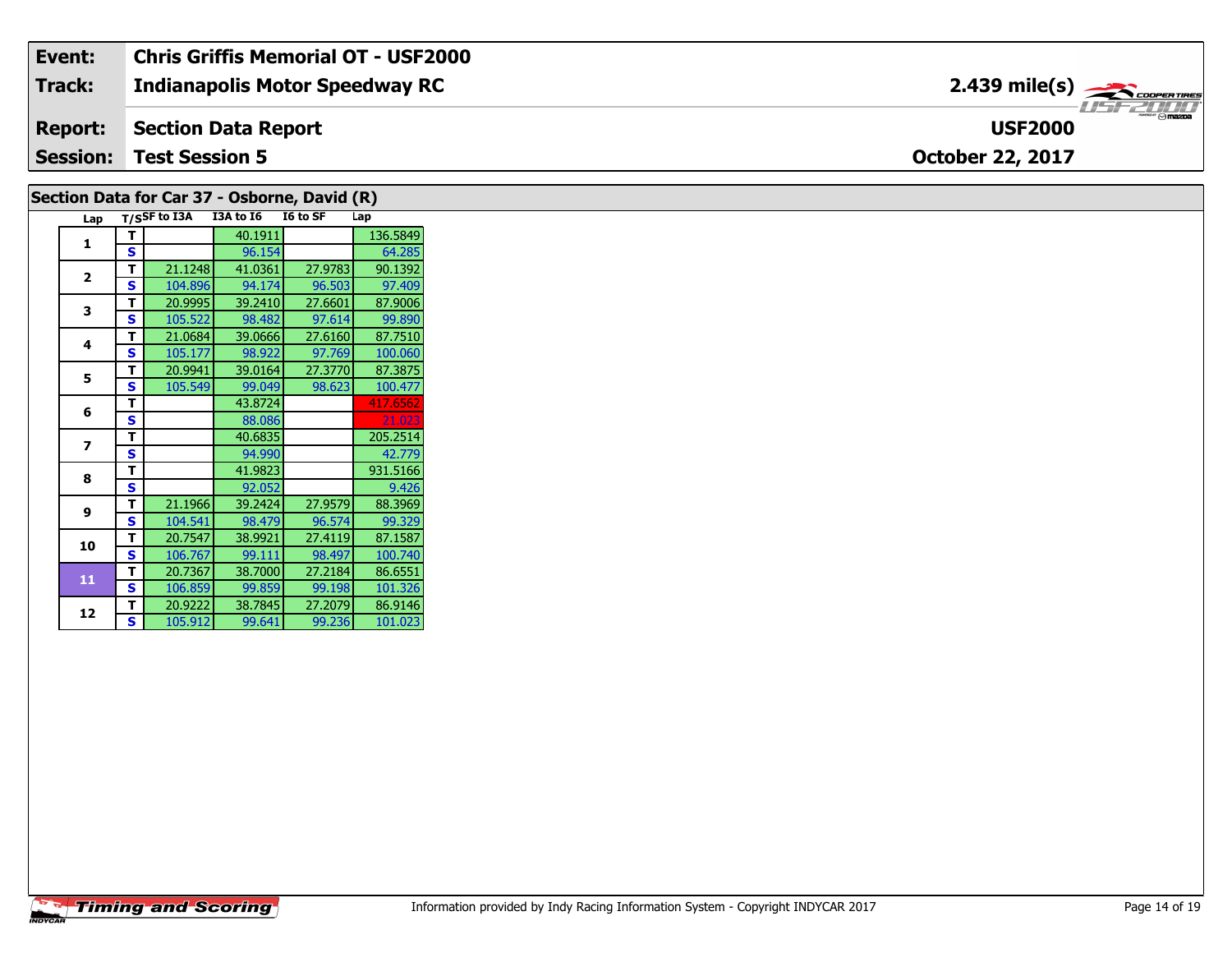| Event:        | Chris Griffis Memorial OT - USF2000   |                                                           |                      |
|---------------|---------------------------------------|-----------------------------------------------------------|----------------------|
| <b>Track:</b> | <b>Indianapolis Motor Speedway RC</b> | $2.439$ mile(s) $\overbrace{\hspace{2.5cm}}$ coorer TIRES |                      |
|               | <b>Report:</b> Section Data Report    | <b>USF2000</b>                                            | 77 <i>22111</i><br>R |
|               | <b>Session: Test Session 5</b>        | <b>October 22, 2017</b>                                   |                      |

| Section Data for Car 38 - DeLuzuriaga, Oscar (R) |                         |                    |                    |                   |                   |  |
|--------------------------------------------------|-------------------------|--------------------|--------------------|-------------------|-------------------|--|
| Lap                                              |                         | T/SSF to I3A       | I3A to I6 I6 to SF |                   | Lap               |  |
| $\mathbf{1}$                                     | $\mathbf T$             |                    | 44.1516            |                   | 138.8952          |  |
|                                                  | S                       |                    | 87.529             |                   | 63.216            |  |
| $\overline{2}$                                   | $\mathbf{T}$            | 23.2403            | 43.1960            | 30.8253           | 97.2616           |  |
|                                                  | <b>S</b>                | 95.348             | 89.465             | 87.590            | 90.276            |  |
| 3                                                | $\mathbf T$             | 22.1697            | 42.3982            | 29.0643           | 93.6322           |  |
|                                                  | $\mathbf{s}$            | 99.952             | 91.149             | 92.897            | 93.775            |  |
| 4                                                | T                       | 23.0268            | 43.6984            | 29.0523           | 95.7775           |  |
|                                                  | $\mathbf{s}$            | 96.232             | 88.437             | 92.936            | 91.675            |  |
| 5                                                | $\mathbf{T}$            | 25.7329            | 43.9268            | 28.2491           | 97.9088           |  |
|                                                  | S                       | 86.112             | 87.977             | 95.578            | 89.679            |  |
| 6                                                | T                       |                    | 46.2240            |                   | 378.3300          |  |
|                                                  | $\overline{\mathbf{s}}$ |                    | 83.605             |                   | 23.20             |  |
| $\overline{\mathbf{z}}$                          | T                       | 22.2060            | 42.0904            | 30.2301           | 94.5265           |  |
|                                                  | $\overline{\mathbf{s}}$ | 99.789             | 91.815             | 89.315            | 92.888            |  |
| 8                                                | T                       | 22.2866            | 41.7528            | 36.1973           | 100.2367          |  |
|                                                  | S                       | 99.428             | 92.558             | 74.591            | 87.597            |  |
| 9                                                | T                       | 21.7575            | 41.3592            | 28.7883           | 91.9050           |  |
|                                                  | <b>S</b>                | 101.846            | 93.439             | 93.788            | 95.538            |  |
| 10                                               | T                       | 21.6962            | 41.0193            | 28.7183           | 91.4338           |  |
|                                                  | $\overline{\mathbf{s}}$ | 102.134            | 94.213             | 94.017            | 96.030            |  |
| 11                                               | T                       | 21.7042            | 42.1873            | 28.2504           | 92.1419           |  |
|                                                  | S                       | 102.096            | 91.604             | 95.574            | 95.292            |  |
| 12                                               | T<br>$\mathbf{s}$       | 21.5656            | 40.8256            | 28.0604           | 90.4516           |  |
|                                                  |                         | 102.752<br>21.7525 | 94.660<br>40.9752  | 96.221<br>27.8164 | 97.073<br>90.5441 |  |
| 13                                               | T<br>$\mathbf{s}$       | 101.869            | 94.314             | 97.065            | 96.974            |  |
|                                                  | T                       | 22.4201            | 42.2845            | 27.9196           | 92.6242           |  |
| 14                                               | <b>S</b>                | 98.836             | 91.39              | 96.706            | 94.796            |  |
|                                                  | T                       |                    | 42.3359            |                   | 392.5175          |  |
| 15                                               | $\overline{\mathbf{s}}$ |                    | 91.283             |                   | 22.36             |  |
|                                                  | $\mathbf{T}$            | 21.7002            | 40.9942            | 28.9688           | 91.6632           |  |
| 16                                               | S                       | 102.115            | 94.271             | 93.204            | 95.790            |  |
|                                                  | $\mathbf{T}$            | 21.6506            | 40.4411            | 28.2949           | 90.3866           |  |
| 17                                               | <b>S</b>                | 102.349            | 95.560             | 95.424            | 97.143            |  |
|                                                  | T                       | 21.3972            | 42.0737            | 27.8679           | 91.3388           |  |
| 18                                               | $\mathbf{s}$            | 103.561            | 91.852             | 96.886            | 96.130            |  |
|                                                  |                         |                    |                    |                   |                   |  |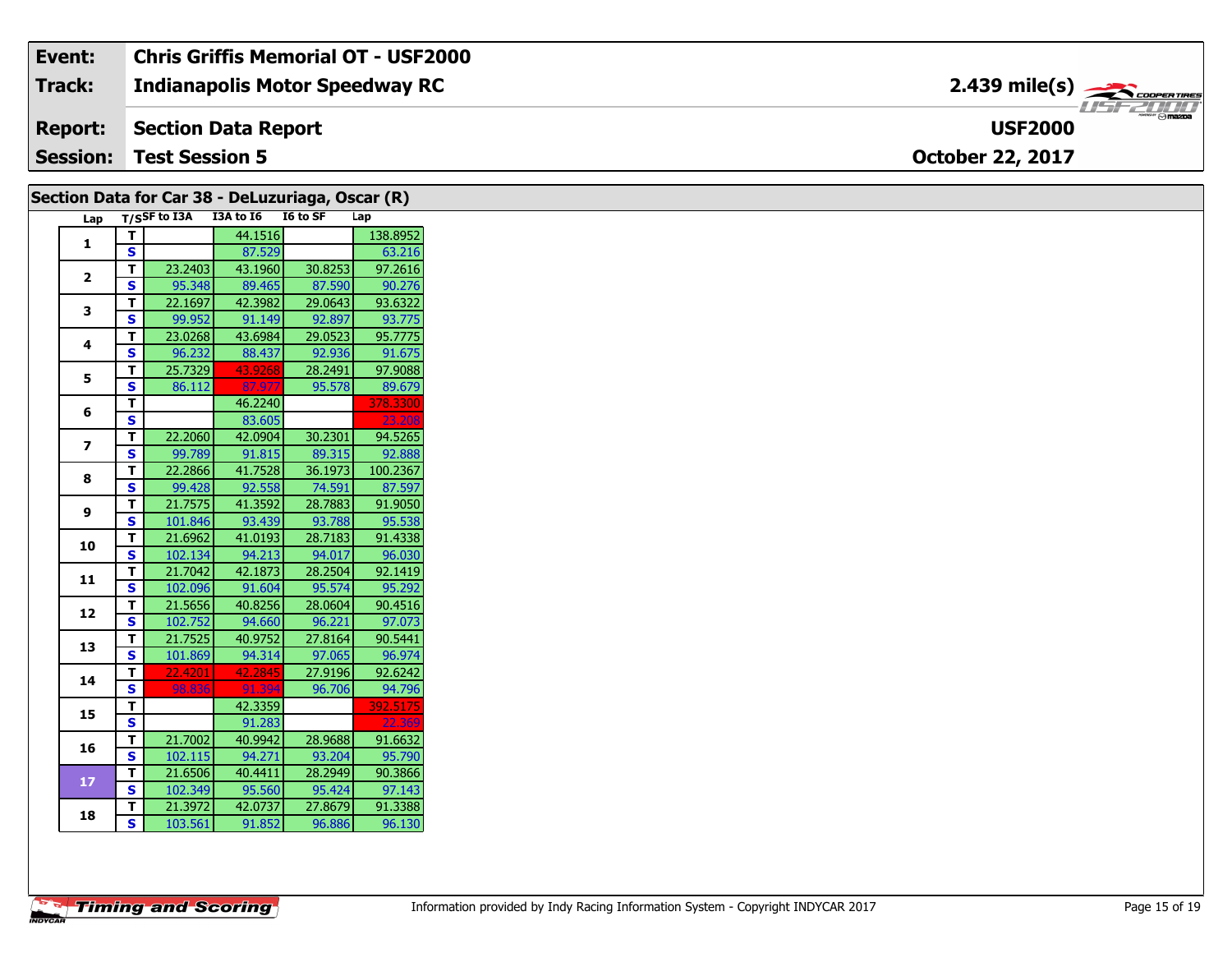#### **Event: Chris Griffis Memorial OT - USF2000 2.439 mile(s)Track: Indianapolis Motor Speedway RC** COOPER TIRES 15721111 **Section Data Report Report: USF2000 Session: Test Session 5 October 22, 2017**

|                |                         | Section Data for Car 80 - D'Orlando, Michael (R) |                   |                   |                   |
|----------------|-------------------------|--------------------------------------------------|-------------------|-------------------|-------------------|
| Lap            |                         | T/SSF to I3A                                     | I3A to I6         | I6 to SF          | Lap               |
| $\mathbf{1}$   | T                       |                                                  | 40.8693           |                   | 137.4459          |
|                | $\overline{\mathbf{s}}$ |                                                  | 94.559            |                   | 63.883            |
| $\mathbf{2}$   | T                       | 21.2266                                          | 39.3022           | 27.9853           | 88.5141           |
|                | S                       | 104.393                                          | 98.329            | 96.479            | 99.198            |
| 3              | T                       | 20.9159                                          | 39.3260           | 27.5323           | 87.7742           |
|                | S                       | 105.944                                          | 98.269            | 98.067            | 100.034           |
| 4              | T                       | 21.1718                                          | 38.8704           | 27.5535           | 87.5957           |
|                | <b>S</b>                | 104.663                                          | 99.421            | 97.991            | 100.238           |
| 5              | T                       | 27.3142                                          | 40.1314           | 27.4424           | 94.8880           |
|                | S                       | 81.127                                           | 96.297            | 98.388            | 92.534            |
| 6              | T.                      |                                                  | 40.5682           |                   | 409.5626          |
|                | S                       |                                                  | 95.260            |                   | 21.438            |
| $\overline{ }$ | T                       | 21.9550                                          | 39.7478           | 27.5536           | 89.2564           |
|                | S                       | 100.930                                          | 97.227            | 97.991            | 98.373            |
| 8              | T                       | 20.8259                                          | 38.9005           | 27.3658           | 87.0922           |
|                | S                       | 106.402                                          | 99.344            | 98.663            | 100.817           |
| 9              | T.                      | 20.6804                                          | 38.5119           | 27.2011           | 86.3934           |
|                | S                       | 107.150                                          | 100.347           | 99.261            | 101.633           |
| 10             | т                       | 20.6072                                          | 38.4446           | 27.2024           | 86.2542           |
|                | $\mathbf{s}$            | 107.531                                          | 100.522           | 99.256            | 101.797           |
| 11             | T<br>S                  | 20.6940<br>107.080                               | 40.5792<br>95.235 | 27.1175<br>99.567 | 88.3907<br>99.336 |
|                | T.                      | 20.7468                                          | 38.5497           | 27.1341           | 86.4306           |
| 12             | S                       | 106.807                                          | 100.248           | 99.506            | 101.589           |
|                | T                       | 20.7193                                          | 38.5111           | 27.1211           | 86.3515           |
| 13             | <b>S</b>                | 106.949                                          | 100.349           | 99.553            | 101.682           |
|                | T                       |                                                  | 39.0432           |                   | 507.6967          |
| 14             | S                       |                                                  | 98.981            |                   | 17.295            |
|                | T                       | 21.0250                                          | 38.6605           | 27.1952           | 86.8807           |
| 15             | S                       | 105.394                                          | 99.961            | 99.282            | 101.063           |
|                | T                       | 20.6533                                          | 38.5877           | 27.2512           | 86.4922           |
| 16             | S                       | 107.291                                          | 100.150           | 99.078            | 101.517           |
|                | T                       | 20.7378                                          | 38.3362           | 27.1577           | 86.2317           |
| 17             | S                       | 106.854                                          | 100.807           | 99.419            | 101.823           |
|                | T.                      | 20.6688                                          | 38.5678           | 26.9944           | 86.2310           |
| 18             | <b>S</b>                | 107.210                                          | 100.201           | 100.021           | 101.824           |
|                |                         |                                                  |                   |                   |                   |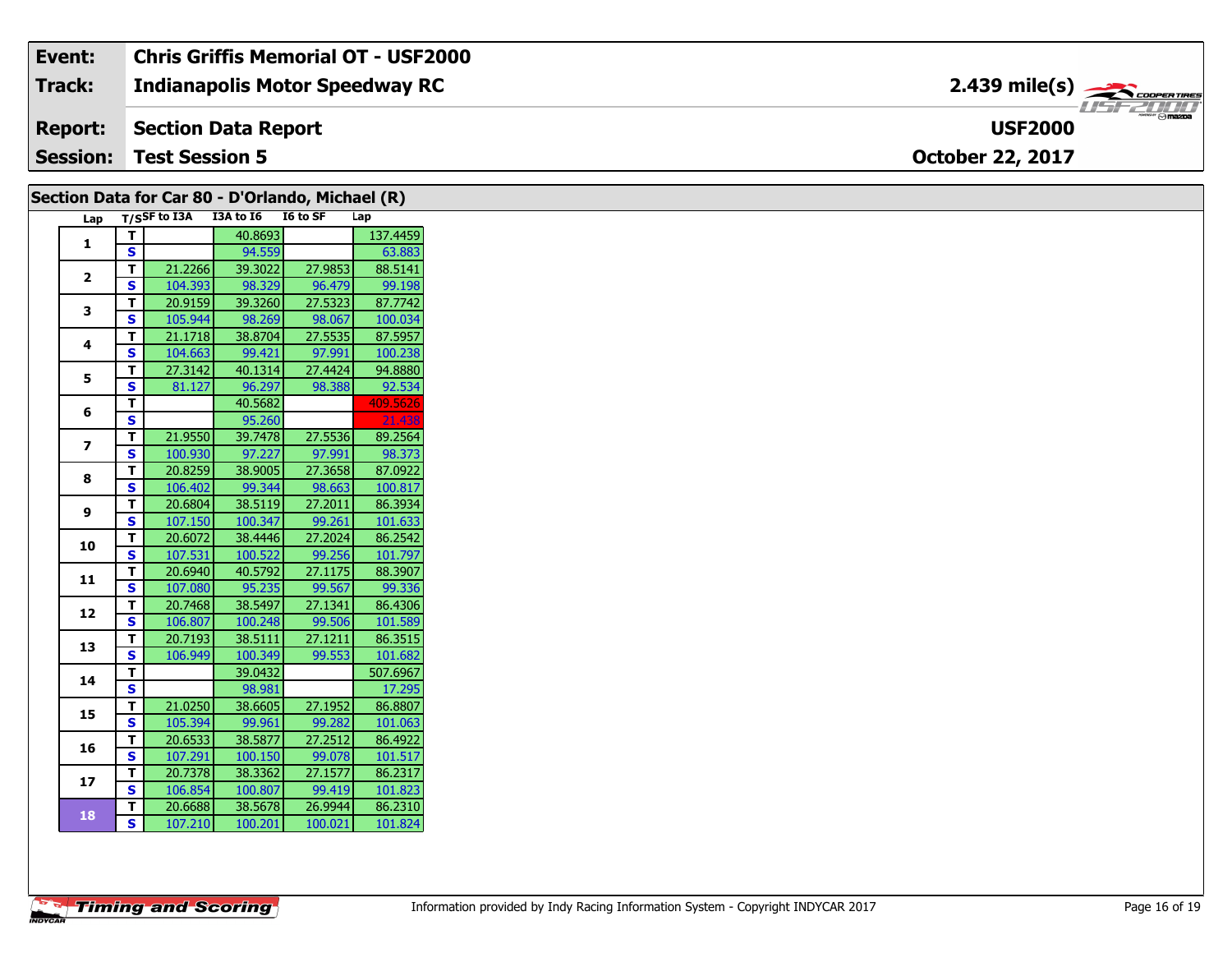#### Event: **Chris Griffis Memorial OT - USF2000**  $2.439$  mile(s)  $\rightarrow$ Track: **Indianapolis Motor Speedway RC** 115771111 **Section Data Report Report: USF2000 Session: Test Session 5 October 22, 2017**

#### Section Data for Car 81 - Loomis, Jacob (R) T/SSF to I3A I3A to I6 I6 to SF  $Lap$ Lap T. 41.6485 175.4064  $\mathbf{1}$ S 92.790 50.057  $\mathbf{T}$ 21.7602 40.0054 28.4353 90.2009  $\overline{2}$  $\overline{\mathbf{s}}$ 101.833 96.601 94.952 97.343  $\overline{\mathbf{r}}$ 21.4412 39.2756 27.6447 88.3615  $\mathbf{3}$ 103.348 98.396  $\overline{\mathbf{s}}$ 97.668 99.369  $\overline{\mathsf{r}}$ 21.7025 39.2233 27.6492 88.5750  $\overline{\mathbf{4}}$  $\mathbf{s}$ 102.104 98.527 97.652 99.130 27.4627 92.9952 T 23.3313 42.201  $\overline{\mathbf{5}}$  $\overline{\mathbf{s}}$ 94.97 91.57 98.315 94.418  $\mathbf{T}$ 41.0164 366.3304 6 S 94.220 T 21.3811 40.7901 27.5807 89.7519  $\overline{z}$  $\overline{\mathbf{s}}$ 103.639 94.742 97.895 97.830 21.0249 38.8902 27.3781 87.2932  $\mathbf{T}$ 8  $\overline{\mathbf{s}}$ 105.395 99.371 98.619 100.585 27.2762  $\overline{\mathsf{T}}$ 38.3984 21.0629 86.7375  $\mathbf{9}$ S 105.204 100.643 98.987 101.230  $\overline{\mathsf{T}}$ 20.9518 38.4557 27.2039 86.6114 10  $\overline{\mathbf{s}}$ 105.762 100.493 99.250 101.377  $\mathbf{T}$ 20.8096 38.8370 27.3145 86.9611  $11$  $\overline{\mathbf{s}}$ 106.485 99.507 98.849 100.969  $\mathbf{T}$ 20.7751 38.3169 27.1904 86.2824  $12$  $\overline{\mathbf{s}}$ 106.662 100.857 99.300 101.764  $\overline{\mathsf{r}}$ 20.7771 38.5429 27.2184 86.5384 13  $\overline{\mathbf{s}}$ 106.652 100.266 99.198 101.462  $\overline{\mathbf{T}}$ 39.0976 507.8266 14  $\overline{\mathbf{s}}$ 98.844 17.290  $\overline{\mathsf{T}}$ 20.8791 38.5851 27.3594 86.8236 15  $\overline{\mathbf{s}}$ 106.130 100.156 98.686 101.129 27.1543  $\mathbf{T}$ 20.6548 38.3726 86.1817 16  $\overline{\mathbf{s}}$ 100.711 99.432 101.882 107.283  $\mathbf{T}$ 20.6652 38.4075 27.1631 86.2358  $17$  $\overline{\mathbf{s}}$ 107.229 100.620 99.400 101.819 38.2122 27.0957 85.8514 T. 20.5435 18  $\overline{\mathbf{s}}$ 101.134 99.647 102.274 107.864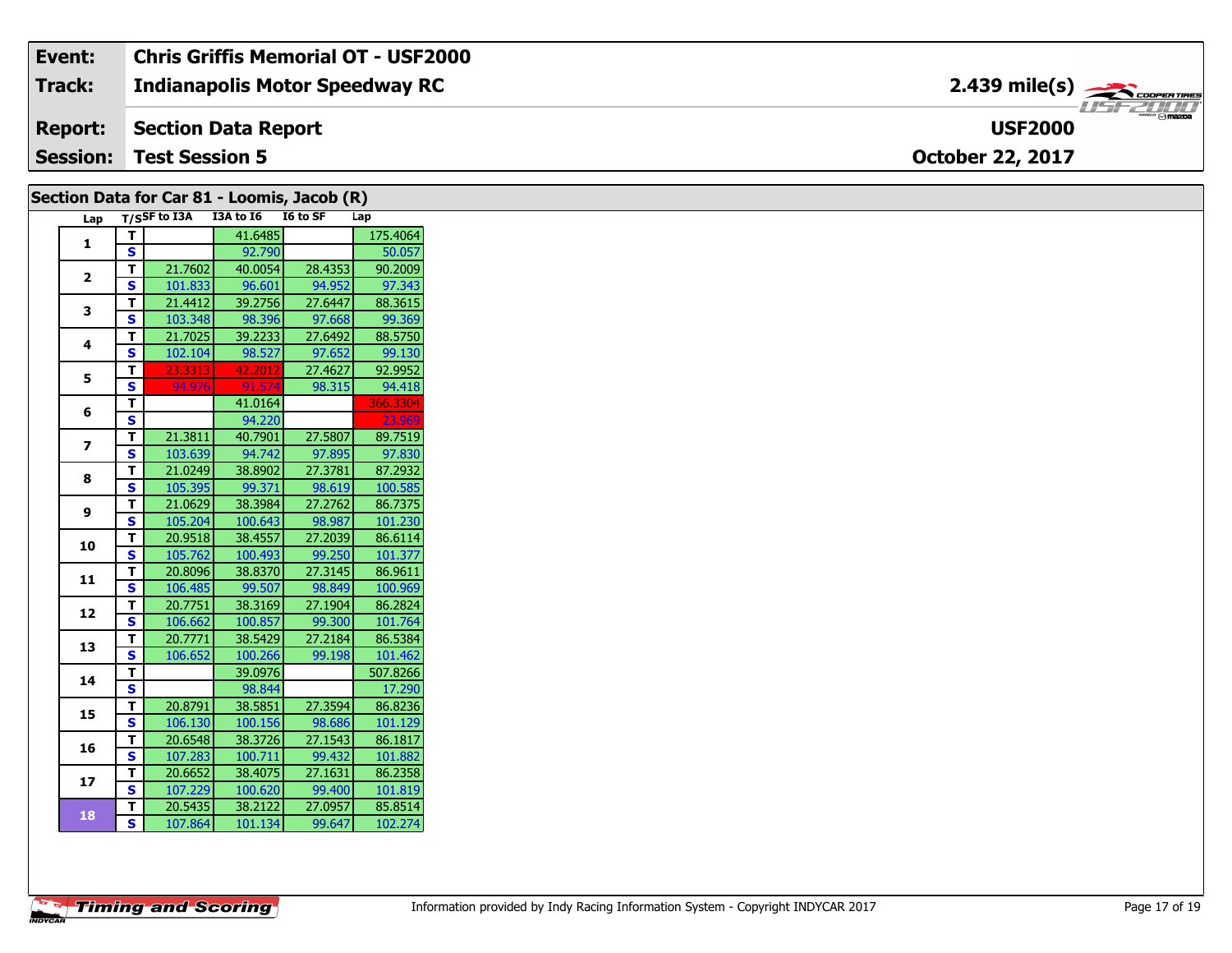#### **Event: Chris Griffis Memorial OT - USF2000 2.439 mile(s)Track: Indianapolis Motor Speedway RC** COOPER TIRES 15721111 **Section Data Report USF2000 Report: Session: Test Session 5 October 22, 2017**

|                         |                         | Section Data for Car 90 - Gordon, Justin (R) |         |          |          |
|-------------------------|-------------------------|----------------------------------------------|---------|----------|----------|
| Lap                     |                         | T/SSF to I3A I3A to I6                       |         | I6 to SF | Lap      |
|                         | T                       |                                              | 40.3112 |          | 132.5836 |
| $\mathbf{1}$            | S                       |                                              | 95.868  |          | 66.225   |
| $\mathbf{2}$            | т                       | 21.3074                                      | 39.2024 | 27.6828  | 88.1926  |
|                         | S                       | 103.997                                      | 98.579  | 97.533   | 99.559   |
| 3                       | T                       | 20.9605                                      | 39.6480 | 27.4936  | 88.1021  |
|                         | S                       | 105.718                                      | 97.471  | 98.205   | 99.662   |
| 4                       | T                       | 20.8819                                      | 38.8422 | 27.4867  | 87.2108  |
|                         | S                       | 106.116                                      | 99.493  | 98.229   | 100.680  |
| 5                       | T                       | 21.2693                                      | 39.5226 | 27.5028  | 88.2947  |
|                         | S                       | 104.183                                      | 97.781  | 98.172   | 99.444   |
| 6                       | T                       |                                              | 42.2082 |          | 416.5490 |
|                         | $\overline{\mathbf{s}}$ |                                              | 91.559  |          | 21.07    |
| $\overline{\mathbf{z}}$ | T.                      | 21.1602                                      | 39.5328 | 27.9015  | 88.5945  |
|                         | S                       | 104.721                                      | 97.755  | 96.769   | 99.108   |
| 8                       | т                       | 20.8356                                      | 38.8179 | 27.5873  | 87.2408  |
|                         | S                       | 106.352                                      | 99.556  | 97.871   | 100.646  |
| 9 <sup>°</sup>          | T                       | 20.7379                                      | 38.5893 | 27.3188  | 86.6460  |
|                         | S                       | 106.853                                      | 100.146 | 98.833   | 101.336  |
| 10                      | T.                      | 20.8497                                      | 38.8651 | 27.7157  | 87.4305  |
|                         | S                       | 106.280                                      | 99.435  | 97.418   | 100.427  |
| 11                      | T                       | 20.7406                                      | 39.0056 | 27.3472  | 87.0934  |
|                         | S                       | 106.839                                      | 99.077  | 98.730   | 100.816  |
| 12                      | T                       | 20.7110                                      | 38.6934 | 27.3293  | 86.7337  |
|                         | S                       | 106.992                                      | 99.876  | 98.795   | 101.234  |
| 13                      | T                       | 20.6989                                      | 38.8394 | 27.3678  | 86.9061  |
|                         | $\overline{\mathbf{s}}$ | 107.054                                      | 99.501  | 98.656   | 101.033  |
| 14                      | т                       | 20.9760                                      | 39.1971 | 27.5294  | 87.7025  |
|                         | $\mathbf{s}$            | 105.640                                      | 98.593  | 98.077   | 100.116  |
| 15                      | T.                      |                                              | 38.9651 |          | 420.8669 |
|                         | $\overline{\mathbf{s}}$ |                                              | 99.180  |          | 20.8     |
| 16                      | T                       | 21.0237                                      | 38.6838 | 27.4494  | 87.1569  |
|                         | S                       | 105.401                                      | 99.901  | 98.363   | 100.742  |
| 17                      | т                       | 20.7191                                      | 38.7560 | 27.2923  | 86.7674  |
|                         | S                       | 106.950                                      | 99.715  | 98.929   | 101.195  |
| 18                      | T                       | 20.6947                                      | 38.6280 | 27.3514  | 86.6741  |
|                         | <b>S</b>                | 107.076                                      | 100.045 | 98.715   | 101.304  |
| 19                      | т                       | 20.6876                                      | 39.0190 | 27.2725  | 86.9791  |
|                         | S                       | 107.113                                      | 99.043  | 99.001   | 100.948  |